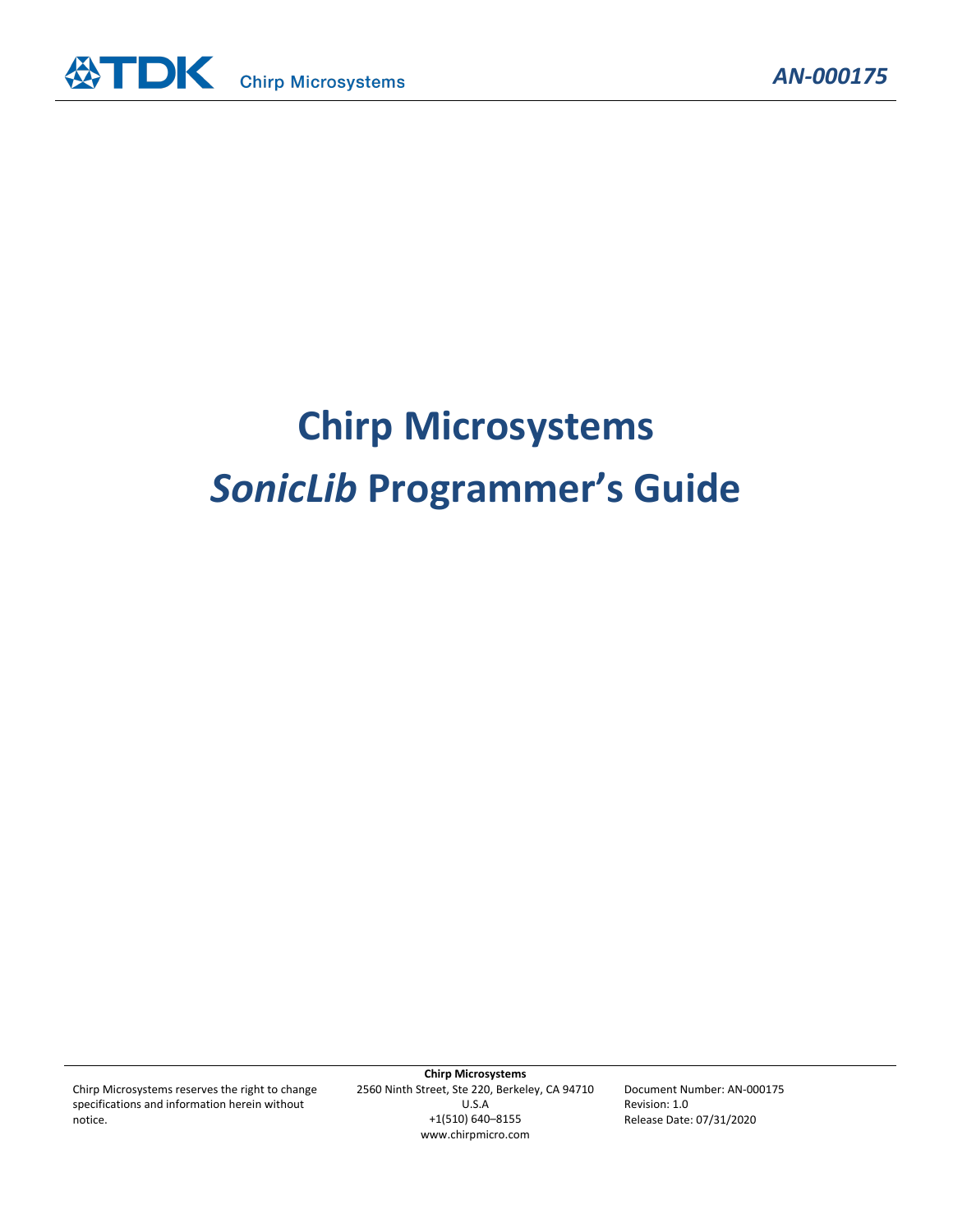# **TABLE OF CONTENTS**

| $\mathbf{1}$   |                                               |  |  |  |  |
|----------------|-----------------------------------------------|--|--|--|--|
| $\overline{2}$ |                                               |  |  |  |  |
|                | 2.1<br>2.2<br>2.3<br>2.4                      |  |  |  |  |
| 3              |                                               |  |  |  |  |
|                | 3.1<br>3.2<br>3.3                             |  |  |  |  |
| 4              |                                               |  |  |  |  |
|                | 4.1<br>4.2<br>4.3<br>4.4                      |  |  |  |  |
| 5.             |                                               |  |  |  |  |
|                | 5.1<br>5.2<br>5.3<br>5.4<br>5.5<br>5.6<br>5.7 |  |  |  |  |
| 6              |                                               |  |  |  |  |
|                | 6.1<br>6.2<br>6.3<br>6.4<br>6.5<br>6.6        |  |  |  |  |
| $\overline{7}$ |                                               |  |  |  |  |
|                | 7.1<br>7.2<br>7.3                             |  |  |  |  |
| 8              |                                               |  |  |  |  |

# **LIST OF FIGURES**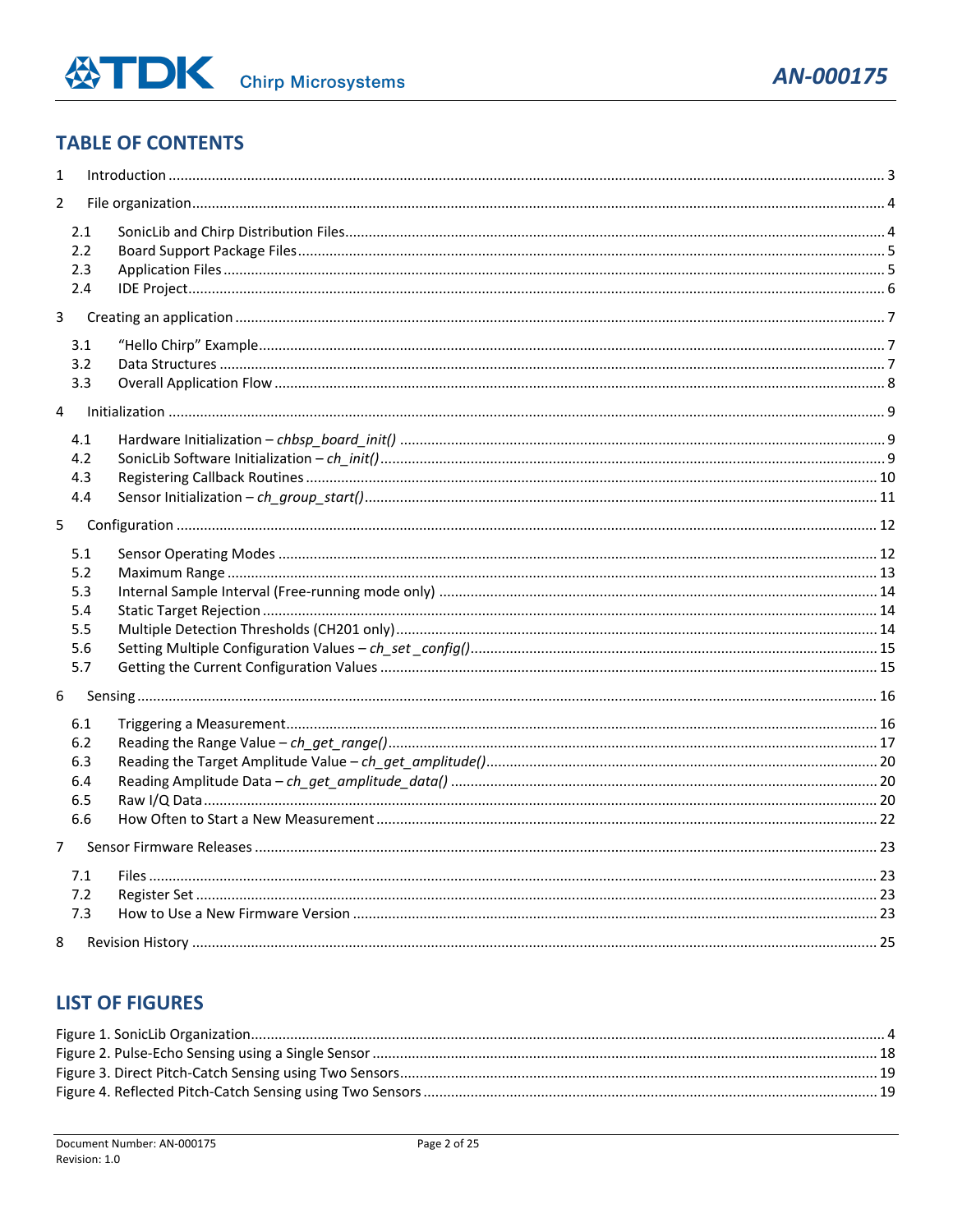# <span id="page-2-0"></span>*1 INTRODUCTION*

Chirp SonicLib is a set of API functions and sensor driver routines designed to easily control Chirp ultrasonic sensors from an embedded C language application. It allows an application developer to obtain ultrasonic range data from one or more devices, without needing to develop special low-level code to interact with the sensors directly.

Chirp sensors measure distance (range) by emitting an ultrasonic pulse and measuring the time-of-flight (ToF) for that pulse to travel through the air, either reflected back to the transmitting sensor or received by a second sensor.

The SonicLib API functions provide a consistent interface for an application to use Chirp sensors in various situations. This is especially important, because all Chirp sensors are completely software-defined. Except for certain low-level programming interfaces, the I<sup>2</sup>C "registers" are simply memory locations determined by the specific sensor firmware being used. They are subject to change between firmware revisions, and often vary significantly between firmware images with different feature sets.

The SonicLib API allows your application to use different Chirp sensor firmware images without requiring code changes. Only a single initialization parameter must be modified, and one #include line added to a header file, to use a new sensor firmware version.

This guide explains how to use SonicLib to create your embedded sensing application. Key API functions and sequences are highlighted, with an emphasis on typical use cases. Some options and parameters, and many additional API functions, are not discussed in detail. For more information on SonicLib, refer to its included HTML documentation, which provides a complete description of all interfaces.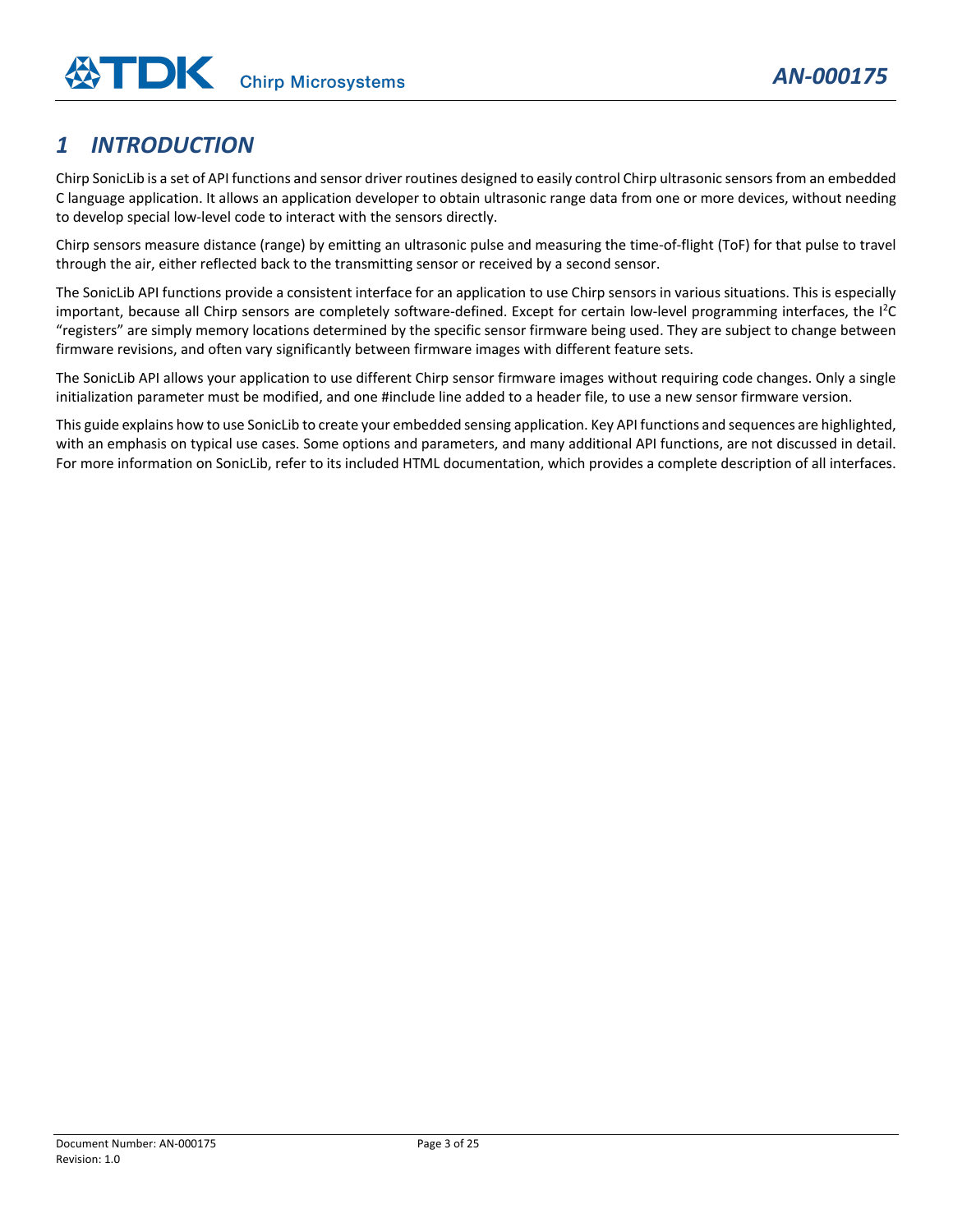# <span id="page-3-0"></span>*2 FILE ORGANIZATION*

A SonicLib installation is organized to separate SonicLib and other Chirp distribution files from the board support package and the application itself. This allows an application to run on different hardware platforms, or use different Chirp releases, with minimal "porting" effort.

By convention, these file groups are organized into three separate sub-directories in the installation. [Figure 1](#page-3-2) shows a simple directory layout and the location of key files discussed in later sections.



**Figure 1. SonicLib Organization**

<span id="page-3-2"></span>The top-level sub-directories shown above are:

- **app** Application-specific files. You may organize your application files in any way that makes sense for your development.
- **board**  Board support package (BSP) files. These files are specific to the hardware platform being used. The organization of these files is open to the BSP developer, but the **chirp\_board\_config.h** file must be provided.
- **chirpmicro –** Chirp distribution files. These directories hold the SonicLib API modules, the internal Chirp sensor driver, sensor firmware files, and HTML documentation. The **sonicLib.h** file contains the definitions for all SonicLib interfaces and is the key header file for all applications. The **chirp bsp.h** file contains the definitions for all interfaces that must be implemented in a board support package. The **index.html** file in the **chirpmicro/html** directory is the entry point for the HTML documentation.

# <span id="page-3-1"></span>**2.1 SonicLib and Chirp Distribution Files**

The **chirpmicro** directory shown in [Figure 1](#page-3-2) holds the SonicLib, internal sensor driver, and sensor firmware files as well as documentation for the SonicLib interfaces.

**Note:** If you are using an example application from Chirp, the SonicLib distribution files are located in **source/drivers/chirpmicro**.

#### **soniclib.h**

The **soniclib.h** file, located in **chirpmicro/inc**, contains the complete definitions for the SonicLib API. This file must be included by any source modules that will use the sensor interfaces.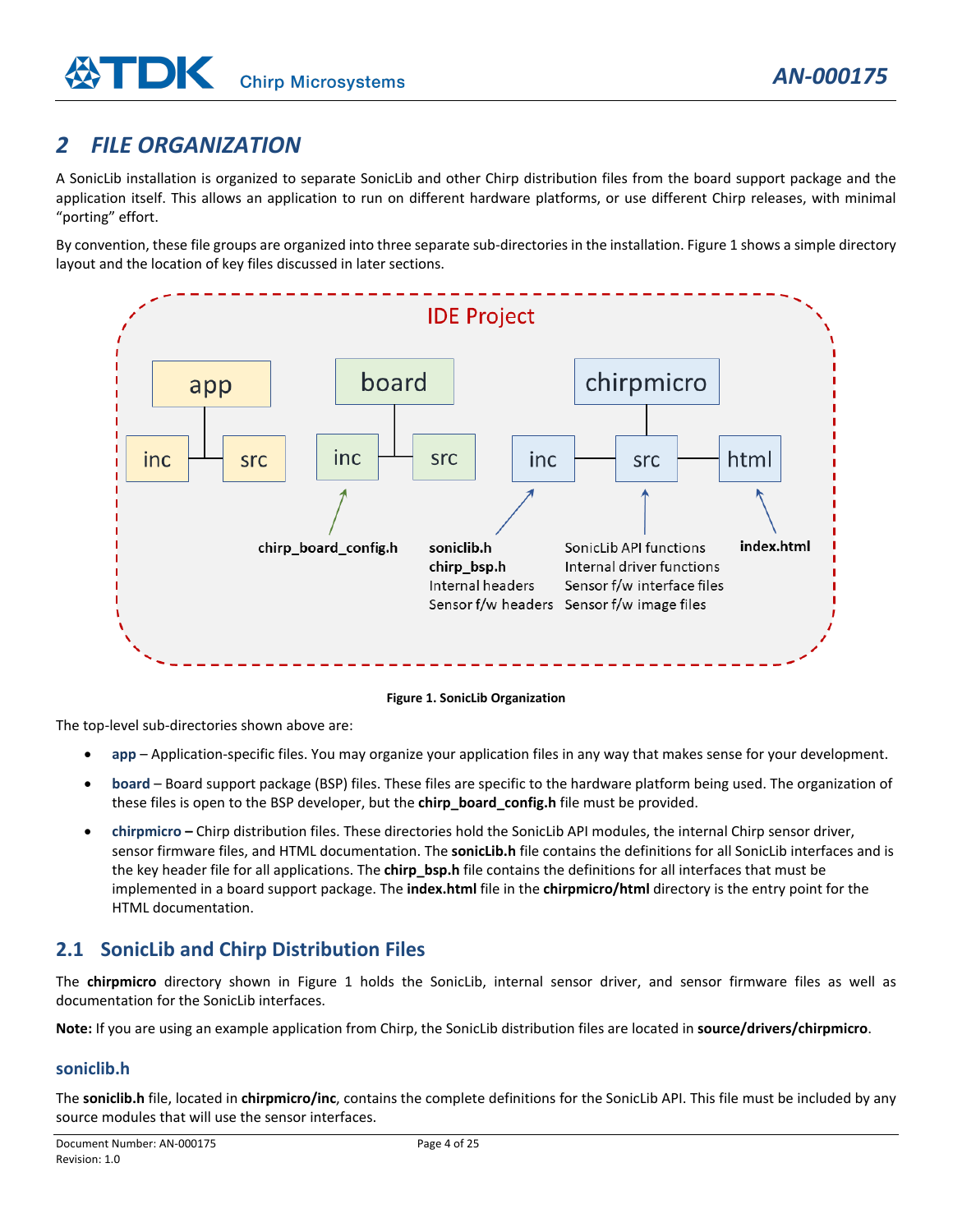#### **index.html**

SonicLib includes fully linked HTML documentation, generated from the interface descriptions in **soniclib.h** and other files. The **index.html** file, located in **chirpmicro/html**, is the entry point for descriptions of the SonicLib and BSP interfaces. Open this file in a web browser to get started.

#### **Sensor Firmware Files**

The Chirp ultrasonic sensors are fully programmable and use separate sensor firmware images that are part of Chirp distributions. Each firmware package includes a header file (in the **chirpmicro/inc** directory) and two C source files (in **chirpmicro/src**). Some sensor firmware releases may be included in the default SonicLib distribution, while others may be available separately. See the "Sensor Firmware Releases" section for more information.

# <span id="page-4-0"></span>**2.2 Board Support Package Files**

The **board** directory shown i[n Figure 1](#page-3-2) holds the board support package (BSP) files.

A board support package is a set of standard interfaces implemented for a specific hardware platform, to allow higher-level code to access the hardware resources. SonicLib defines a set of BSP functions to allow such generic access to the peripheral devices and other resources on the board. The **chirp\_bsp.h** file (in **chirpmicro/inc**) contains the definitions of these hardware interfaces.

The BSP implementation is NOT part of SonicLib, and must be provided by the developer, board vendor, or Chirp. Contact Chirp for more information on available BSPs**.**

**Note:** If you are using an example application from Chirp, the BSP files are located under **source/board**. The file organization will vary.

#### **chirp\_bsp.h**

This file defines the I/O interfaces that allow the standard Chirp SonicLib sensor driver functions to manage one or more sensors on a specific hardware platform. These include functions to initialize and control the various I/O pins connecting the sensor to the host system, the <sup>2</sup>C communications interface, timer functions, etc.

The BSP developer should not need to modify this file. However, that developer is responsible for implementing these support functions for the desired platform.

Some BSP functions are optional, depending on the specific runtime requirements (e.g. is non-blocking I/O required?) or development needs (e.g. is debugging support needed?).

See the comments in **chirp bsp.h** or the HTML documentation for more information on implementing the BSP functions.

#### **chirp\_board\_config.h**

The board support package must supply a header file called **chirp\_board\_config.h** containing definitions of two symbols used in the SonicLib driver functions.

The following two symbols must be defined in **chirp\_board\_config.h**:

- **CHIRP\_MAX\_NUM\_SENSORS** = maximum number of Chirp sensors
- **CHIRP\_NUM\_I2C\_BUSES** = number of I<sup>2</sup>C bus interfaces

The **chirp\_board\_config.h** file must be in the C pre-processor include path when you build your application with SonicLib.

# <span id="page-4-1"></span>**2.3 Application Files**

The **app** directory shown i[n Figure 1](#page-3-2) holds the application files.

As mentioned above, SonicLib does not impose any requirements or structure on your application. Example projects from Chirp use the **inc** and **src** directory names, but you are free to name or organize your application in any way.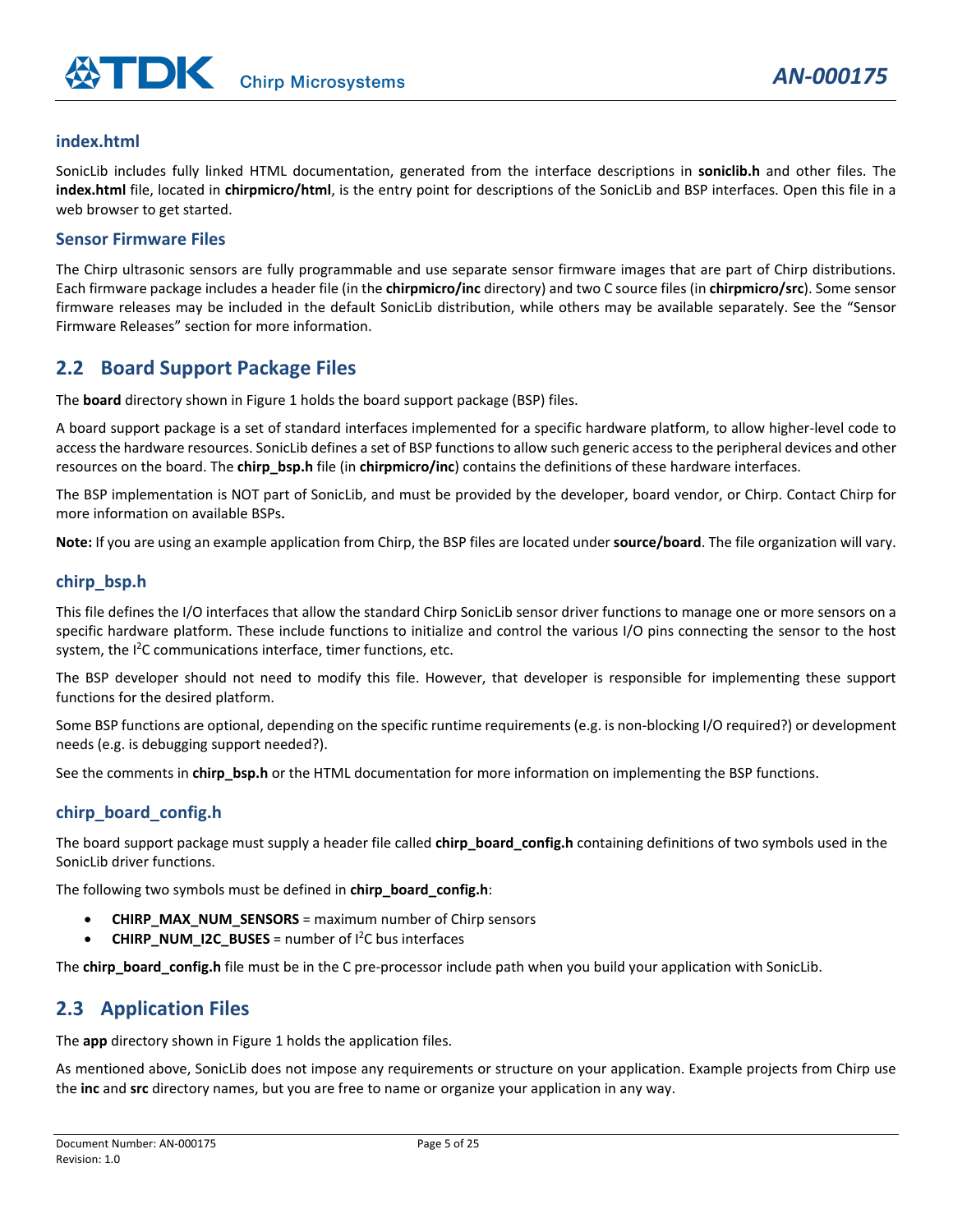All application modules that will use the SonicLib interfaces must include **soniclib.h**. Modules that handle initialization or use board resources managed in the board support package may also need to include **chirp\_bsp.h**.

*Note: If you are using an example application from Chirp, the application files are located under* **source/application/<name-ofapplication>**.

# <span id="page-5-0"></span>**2.4 IDE Project**

In order to use SonicLib to create your application, it must be built with an appropriate toolchain for the target platform. Generally, this means using an Integrated Development Environment (IDE) to manage the files and build the project[. Figure 1](#page-3-2) indicates this with the "IDE Project" box surrounding the application, BSP, and Chirp distribution files.

In addition to the files discussed here, a project for an IDE will usually also contain project definition files, library modules, and other files that are required to build the application. Because all IDEs are different, details on how to organize these additional files in your project are beyond the scope of this document.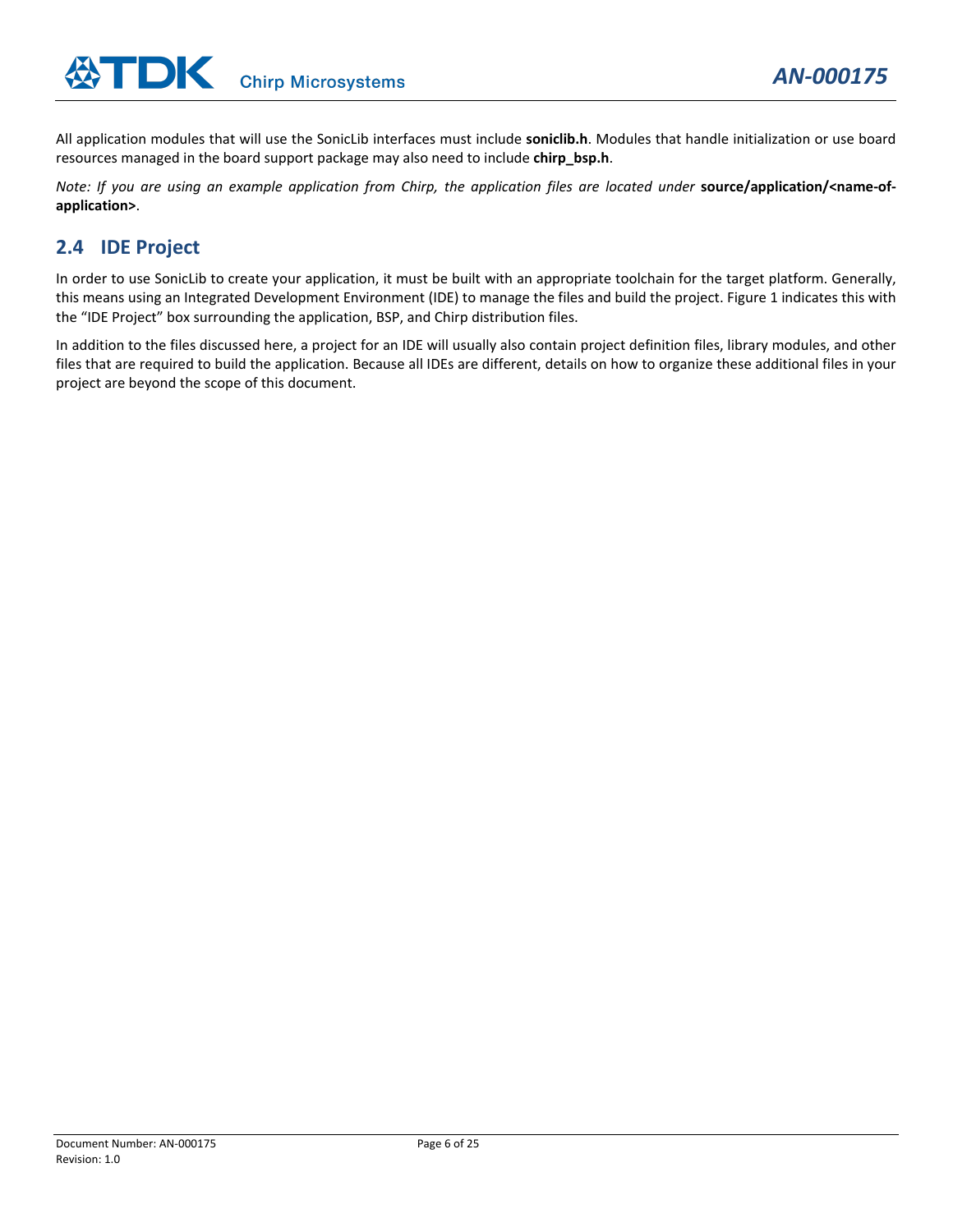# <span id="page-6-0"></span>*3 CREATING AN APPLICATION*

This section describes how to design an application to use SonicLib for ultrasonic sensing.

# <span id="page-6-1"></span>**3.1 "Hello Chirp" Example**

The "Hello Chirp" example application, available from Chirp, demonstrates how to use SonicLib to control one or more ultrasonic sensors. The example source code contains extensive comments explaining the steps that the application takes in initializing, configuring, and running the sensors.

You may want to refer to that example project while reading this document or for additional guidance in creating your own application.

# <span id="page-6-2"></span>**3.2 Data Structures**

SonicLib uses two primary data structures to manage the sensors. Each sensor device is described by a **ch\_dev\_t** "device descriptor" structure, while each sensor group is described by a **ch\_group\_t** "group descriptor." Both these structures are defined in **soniclib.h**.

#### **Sensors and Sensor Groups**

SonicLib manages the sensors both individually and as part of a sensor group. Groups allow multiple sensors to be operated together, for initialization or to coordinate multi-sensor range measurements.

Typically, an application will define only one sensor group, although it may use multiple sensors.

Each sensor belongs to a sensor group, even if there is only one sensor in the system. (A group may have only one sensor or multiple sensors.)

#### **ch\_dev\_t – Device Descriptor**

Each sensor is described by a **ch\_dev\_t** structure, and the address of this structure is used as a handle to identify the device in the majority of SonicLib API calls.

The **ch\_dev\_t** structure contains fields for configuration values, status, function pointers, counters, etc. In general, you should not access the fields directly in your program – the SonicLib API provides dedicated "set" and "get" functions for most values of interest to an application.

The application must allocate a separate ch dev t structure for each active sensor in the system. These structures are initialized by the *ch\_init()* function, which must be called once for each device. The *ch\_init()* function also adds each device to a sensor group.

#### **ch\_group\_t – Group Descriptor**

Each sensor group is described by a **ch\_group\_t** structure, and the address of this structure is used as a handle to identify the device in some SonicLib API calls that handle multiple sensors. Numerous BSP functions also use the ch\_group\_t structure address as an input parameter.

The **ch\_group\_t** structure contains fields that reference the member devices, as well as status and configuration values that apply to all sensors in the group.

The application must allocate the **ch\_group\_t** structure for each sensor group.

The most important SonicLib API functions that operate on a group are *ch\_group\_start()*, which is always used during sensor initialization, and *ch\_group\_trigger()*, which triggers all sensors in a group together to start a measurement.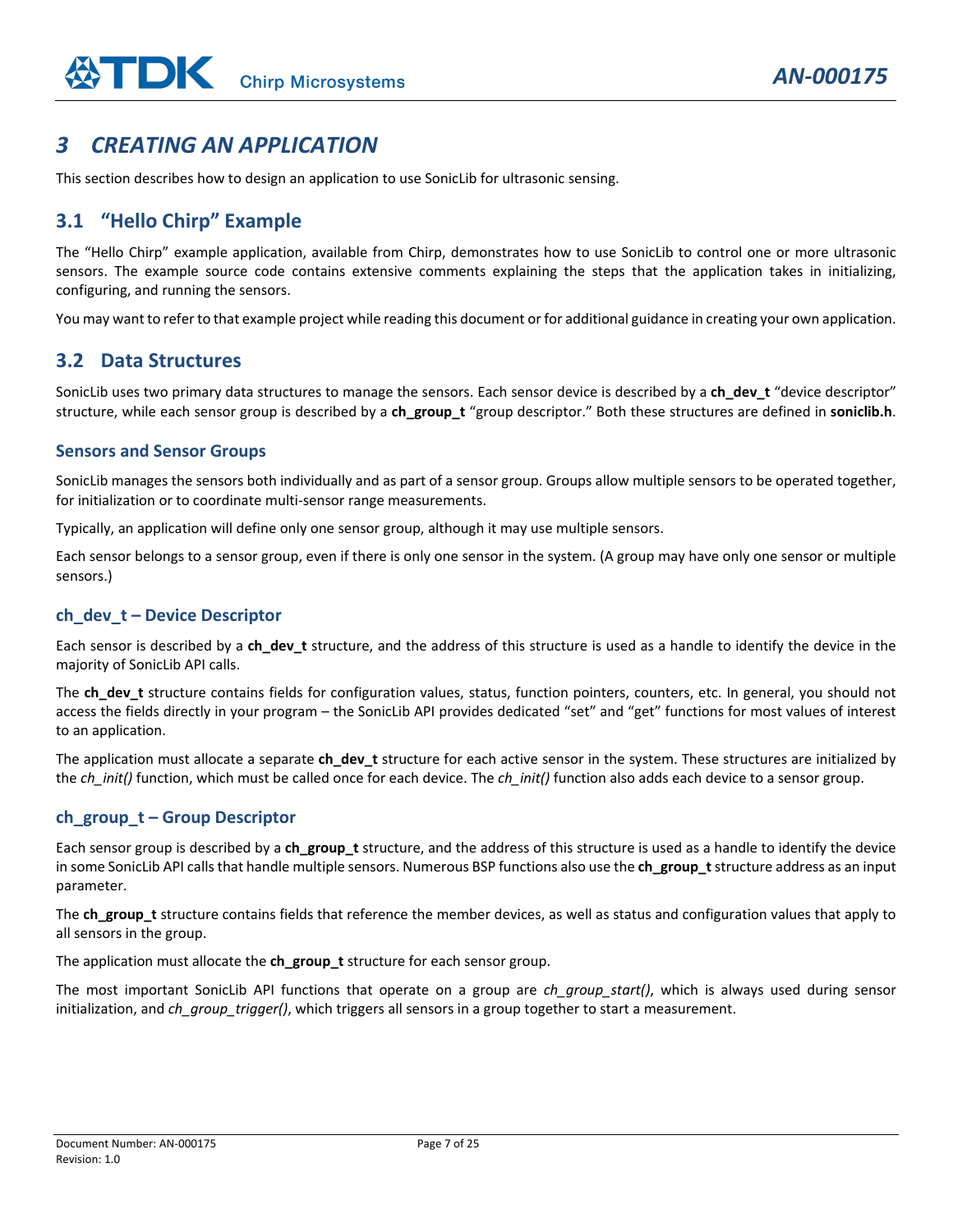# <span id="page-7-0"></span>**3.3 Overall Application Flow**

Although every application is different, a program using SonicLib generally has a standard sequence of actions:

- 1. Initialize hardware (*chbsp\_board\_init()*).
- 2. Initialize SonicLib structures for each sensor (*ch\_init()*).
- 3. Register callback routine(s) see below.
- 4. Program and start all sensors (*ch\_group\_start()*).
- 5. Configure sensors (*ch\_set\_config()* etc.).
- 6. Enter endless loop to perform sensing:
	- a. Callback functions are called by SonicLib/BSP to notify the application of events.
	- b. Use *ch\_get\_range()* etc. to get measurement data.

Steps 1 through 4 are discussed below in the "Initialization" section of this document. Step 5 is covered in "Configuration" and Step 6 is discussed in "Sensing."

#### **Callback Routines**

Although most of the SonicLib interfaces are functions that are called by an application, in some cases it is necessary for a routine within the application to be called by SonicLib or the board support package, to notify the application that a certain event has occurred.

SonicLib provides the ability to register two callback routines for specific events.

The most commonly used callback function is tied to the sensor's data-ready interrupt. When the sensor asserts the INT line, it causes an interrupt to occur. In most applications, the response to this interrupt is to read data from the sensor, using *ch\_range\_get()* and other SonicLib functions. The *ch\_io\_int\_callback\_set()* function is used to register a callback function to be called by the interrupt handler.

The other callback function is tied to the completion of a non-blocking read of data from the sensor. This is used when reading the raw I/Q amplitude data from a sensor in non-blocking mode. When the non-blocking read completes, it causes an interrupt to occur. In most applications, the response to this interrupt is to process the data that was read. The *ch\_io\_complete\_callback\_set()* function is used to register the callback function.

In addition, the Chirp board support package definition in **chirp\_bsp.h** specifies a periodic timer mechanism that uses a callback. The callback routine is called when the periodic timer expires and is often used to trigger a measurement cycle. The callback is registered as part of the *chbsp\_periodic\_timer\_init()* function.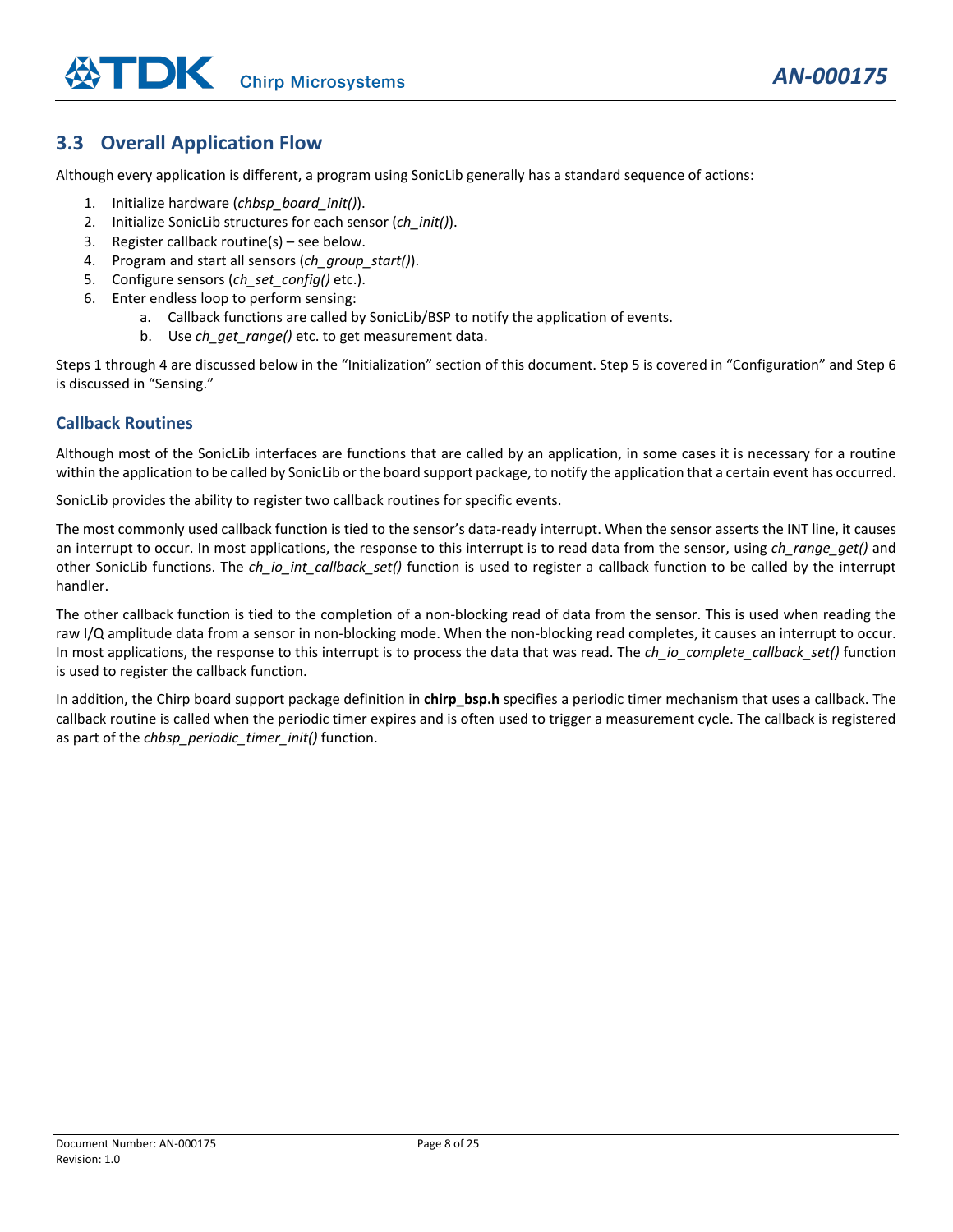# <span id="page-8-0"></span>*4 INITIALIZATION*

Before an application can perform its main operations, it must initialize the hardware and software in the system. This section describes the steps to initialize a SonicLib application.

# <span id="page-8-1"></span>**4.1 Hardware Initialization –** *chbsp\_board\_init()*

This function executes the required hardware initialization sequence for the board being used. This includes clock, memory, and processor setup as well as any special handling that is needed. This function is called at the beginning of an application, as the first operation.

The *chbsp\_board\_init()* function has the following definition:

```
void chbsp board init (ch group t *grp ptr)
```
Along with the actual hardware initialization, this BSP function also initializes the following fields within the **ch\_group\_t** sensor group descriptor:

| ch_group_t Field | <b>DESCRIPTION</b>                                                                           |
|------------------|----------------------------------------------------------------------------------------------|
| num ports        | Number of possible sensor ports on the board                                                 |
|                  | Usually the same as CHIRP_MAX_DEVICES in chirp_board_config.h.                               |
|                  | Accessible later using ch_get_num_ports().                                                   |
| num i2c buses    | Number of I <sup>2</sup> C buses used by sensors on the board.                               |
|                  | Usually the same as CHIRP_NUM_I2C_BUSES in chirp_board_config.h.                             |
| rtc cal pulse ms | Length (duration) of the pulse sent on the INT line to each sensor during calibration of the |
|                  | real-time clock, in milliseconds. Accessible later using ch get rtc cal pulselength().       |

# <span id="page-8-2"></span>**4.2 SonicLib Software Initialization –** *ch\_init()*

This function is used to initialize various Chirp SonicLib structures before using a sensor. The **ch\_dev\_t** device descriptor is the primary data structure used to manage a sensor, and its address will subsequently be used as a handle to identify the sensor when calling most API functions.

The *ch* init() function has the following definition:

```
uint8_t ch_init (ch_dev_t *dev_ptr, ch_group_t *grp_ptr, uint8_t dev_num, 
      ch_fw_init_func_t fw_init_func)
```
The *dev\_ptr* parameter is the address of the **ch\_dev\_t** descriptor structure that will be initialized and then used to identify and manage this sensor. The *arp ptr* parameter is the address of a **ch** group t structure describing the sensor group that will include the new sensor. Both the **ch\_dev\_t** structure and the **ch\_group\_t** structure must have already been allocated before this function is called.

*dev\_num* is a simple index value that uniquely identifies a sensor within a group. Each possible sensor (i.e. each physical port on the board that could have a Chirp sensor attached) has a number, starting with zero (0). The device number is constant - it remains associated with a specific port even if no sensor is actually attached. Often, the *dev* num value is used by an application as an index into arrays containing per-sensor information (e.g. data read from the sensors).

## **Specifying the Sensor Firmware**

The Chirp sensor is fully re-programmable, and the specific features and capabilities can be modified by using different sensor firmware images. The *fw\_init\_func* parameter is the address (name) of the sensor firmware initialization routine that should be used to program the sensor and prepare it for operation. The selection of this routine name is the only required change in the application when switching from one sensor firmware image to another.

**Note:** *ch\_init()* only performs internal initialization of data structures, etc. It does not actually interact with the physical sensor device(s). That process is described below in "Sensor Initialization."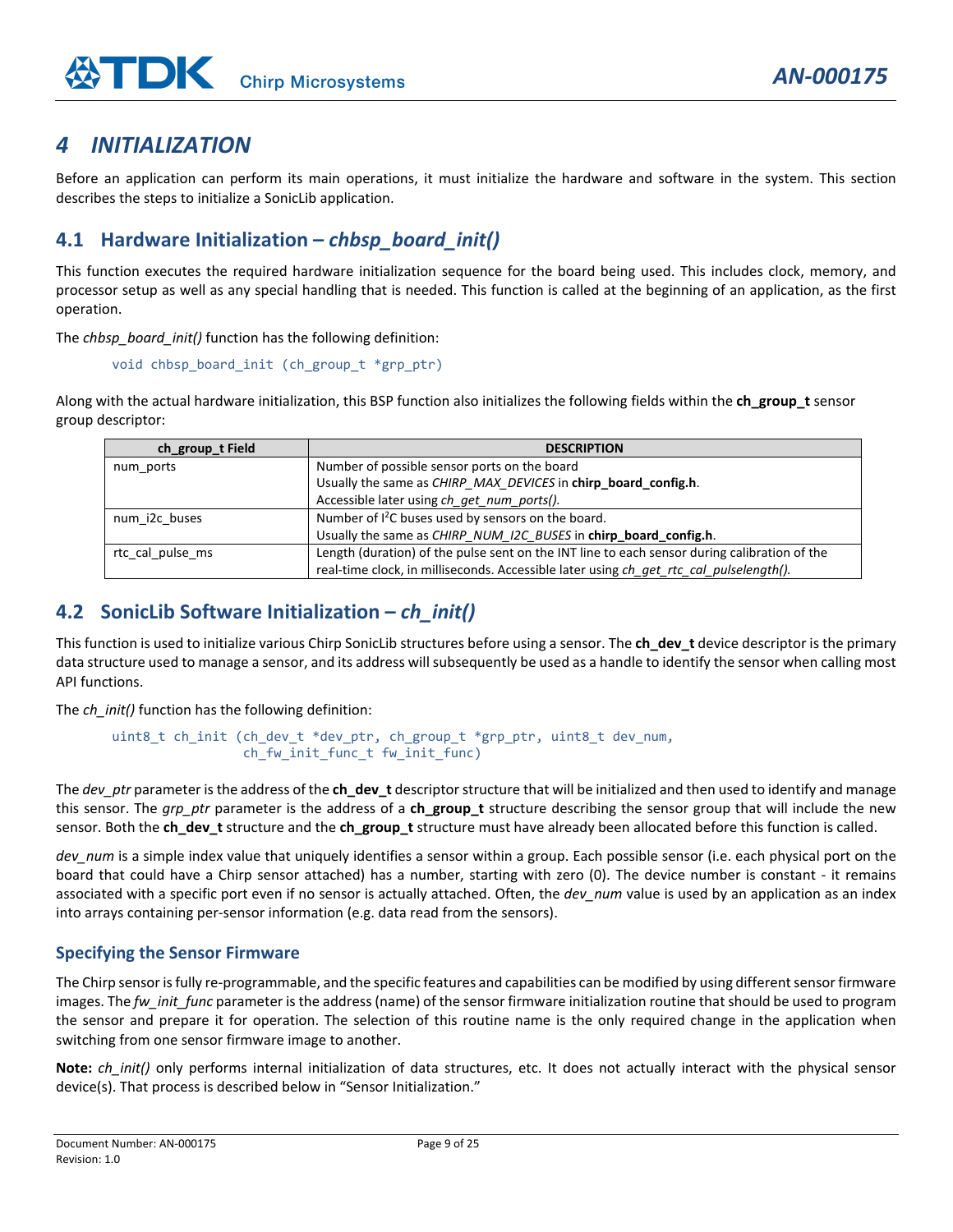# <span id="page-9-0"></span>**4.3 Registering Callback Routines**

As discussed earlier, the SonicLib API defines callback mechanisms for SonicLib or for the board support package to call an application routine to notify the application that an event has occurred. In SonicLib itself, callback routines can notify the application that data is ready from the device, or that non-blocking I/O has completed. In addition, the Chirp board support package interfaces defined in **chirp\_bsp.h** include a callback mechanism for periodic timers.

These callback routines are typically called at interrupt level. To avoid timing and latency issues, you should try to minimize the amount of processing done directly in the callback routines. For example, you may want to set flags or otherwise arrange for additional handling to be done in the regular application loop at task level.

#### **I/O Interrupt Callback**

Most applications will use a callback routine tied to the "data-ready" interrupt generated by the sensor asserting its INT line to indicate that a measurement cycle is complete (data-ready). Generally, this callback routine will initiate the reading of measurement data from the sensor, using *ch\_get\_range()* etc.

The I/O interrupt callback routine must follow the following format:

void *io\_int\_callback\_name* (ch\_group\_t \*grp\_ptr, uint8\_t io\_index)

The *io int* callback *name* is the name of the callback routine in your application. The name may be anything you choose. The *grp* ptr parameter is a pointer to the sensor group structure for the interrupting device. The *io index* parameter is the device index number within the sensor group.

Together, the *grp\_ptr* and *io\_index* parameters uniquely identify the interrupting device. The address of the corresponding device descriptor (**ch\_dev\_t** structure) can be determined by passing these values to the *ch\_get\_dev\_ptr()* function.

The I/O interrupt callback is registered by calling the *ch\_io\_int\_callback\_set()* function, which is defined as follows:

void ch\_io\_int\_callback\_set (ch\_group\_t \*grp\_ptr, ch\_io\_int\_callback\_t callback\_func\_ptr)

The *grp\_ptr* parameter is a pointer to the sensor group structure for the interrupting device. The *callback\_func\_ptr* parameter is the address (name) of your callback routine.

#### **I/O Complete Callback**

Another callback routine type is only used if the application performs non-blocking reads of raw I/Q data from the sensor. When the non-blocking read completes, it causes an interrupt to occur. In most applications, the response to this interrupt is to process the I/Q data that was read and is now stored in the buffer that was specified during *ch\_get\_iq\_data().*

The I/O complete callback routine must follow the following format:

void *io\_complete\_callback\_name* (ch\_group\_t \*grp\_ptr)

The *io\_complete\_callback \_name* is the name of the callback routine in your application. The name can be anything you choose. The *grp\_ptr* parameter is a pointer to the sensor group structure for the device.

The I/O complete callback is registered by calling the *ch\_io\_complete\_callback\_set()* function, which is defined as follows:

void ch\_io\_complete\_callback\_set (ch\_group\_t \*grp\_ptr, ch\_io\_complete\_callback\_t callback\_func\_ptr)

The *grp\_ptr* parameter is a pointer to the sensor group structure for the device whose I/Q data is being read. The *callback\_func\_ptr* parameter is the address (name) of your callback routine.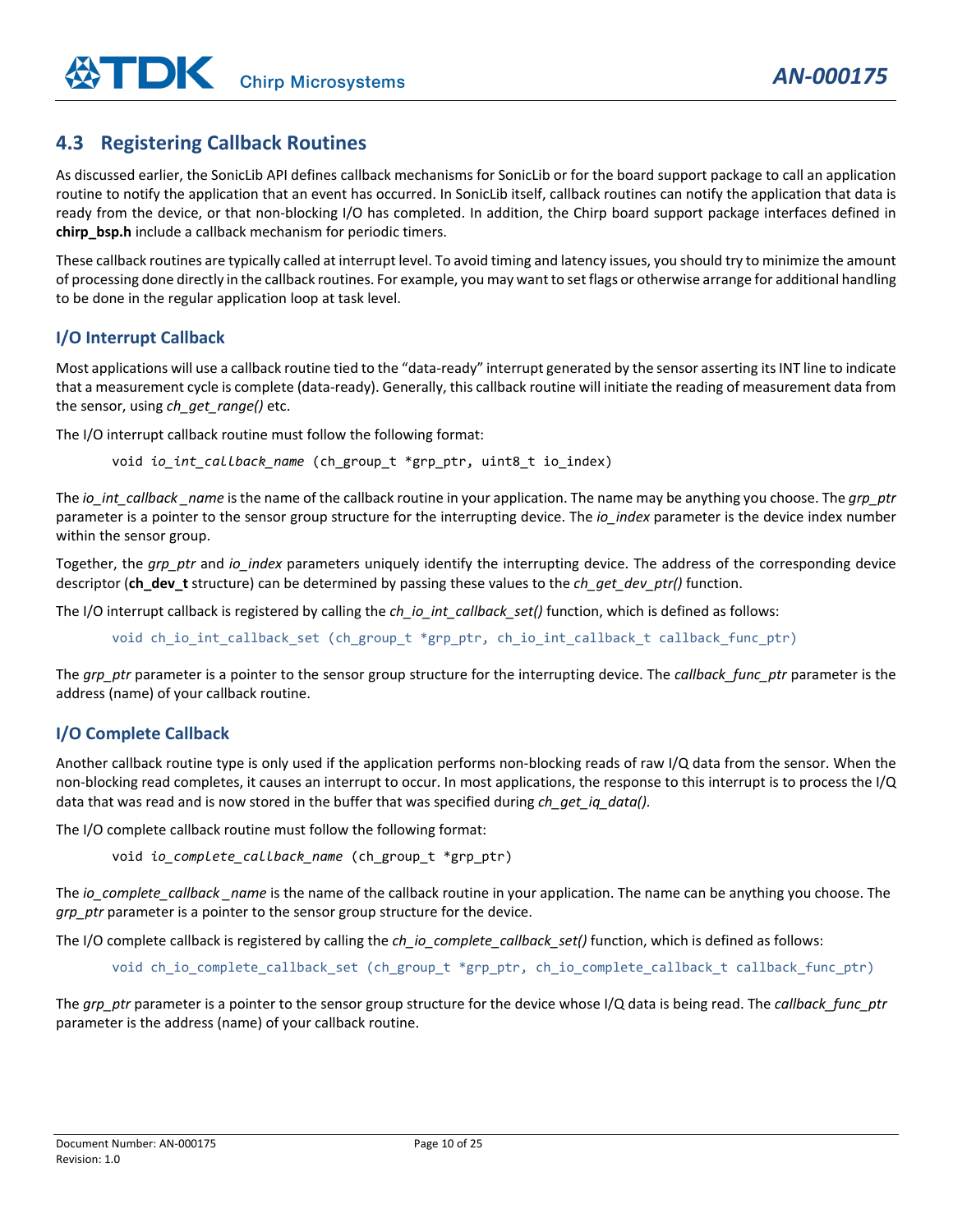#### **Periodic Timer Callback**

Although not part of the SonicLib API, the Chirp board support package definition in **chirp\_bsp.h** specifies a callback mechanism tied to a periodic timer on the board. If you are using a BSP with periodic timer support, you may use the *chbsp\_periodic\_timer\_init()* function to initialize a timer, which both sets the timer interval and registers the callback routine.

The periodic timer callback routine has the following format:

void *periodic\_timer\_callback\_function\_name* (void)

The *periodic* timer callback function name is the name of the callback routine in your application. The name may be anything you choose.

The periodic timer callback function is registered at the same time the periodic timer is initialized with its countdown period. The *chbsp\_periodic\_timer\_init ()* function is defined as follows:

uint8\_t chbsp\_periodic\_timer\_init (uint16\_t interval\_ms, ch\_timer\_callback\_t callback\_func\_ptr)

The *interval\_ms* parameter is the period for the timer. The timer will expire (interrupt) every *interval\_ms* milliseconds. The *callback\_func\_ptr* parameter is the address (name) of your callback routine.

Typically, this callback routine will initiate a new measurement cycle by calling *ch\_trigger()* or *ch\_group\_trigger()*. The periodic timer in the BSP therefore controls the overall measurement timing for the application.

# <span id="page-10-0"></span>**4.4 Sensor Initialization –** *ch\_group\_start()*

This function performs the actual discovery, programming, and initialization sequence for all sensors within a sensor group. Each sensor must have previously been added to the group by calling *ch\_init()*.

The *ch* group start() function has the following definition:

uint8\_t ch\_group\_start (ch\_group\_t \*grp\_ptr)

In brief, this function does the following for each sensor:

- 1. Probe the possible sensor ports using <sup>12</sup>C bus and each sensor's PROG line, to discover if sensor is connected.
- 2. Reset sensor and put in known state.
- 3. Program sensor with firmware (version specified during *ch\_init()*).
- 4. Assign unique <sup>12</sup>C address to sensor (specified by board support package, see *chbsp\_i2c\_get\_info()*).
- 5. Start sensor execution.
- 6. Wait for sensor to lock (complete initialization, including self-test).
- 7. Send timed pulse on INT line to calibrate sensor Real-Time Clock (RTC).

After this routine returns successfully, the sensor configuration may be set, as described in the next section.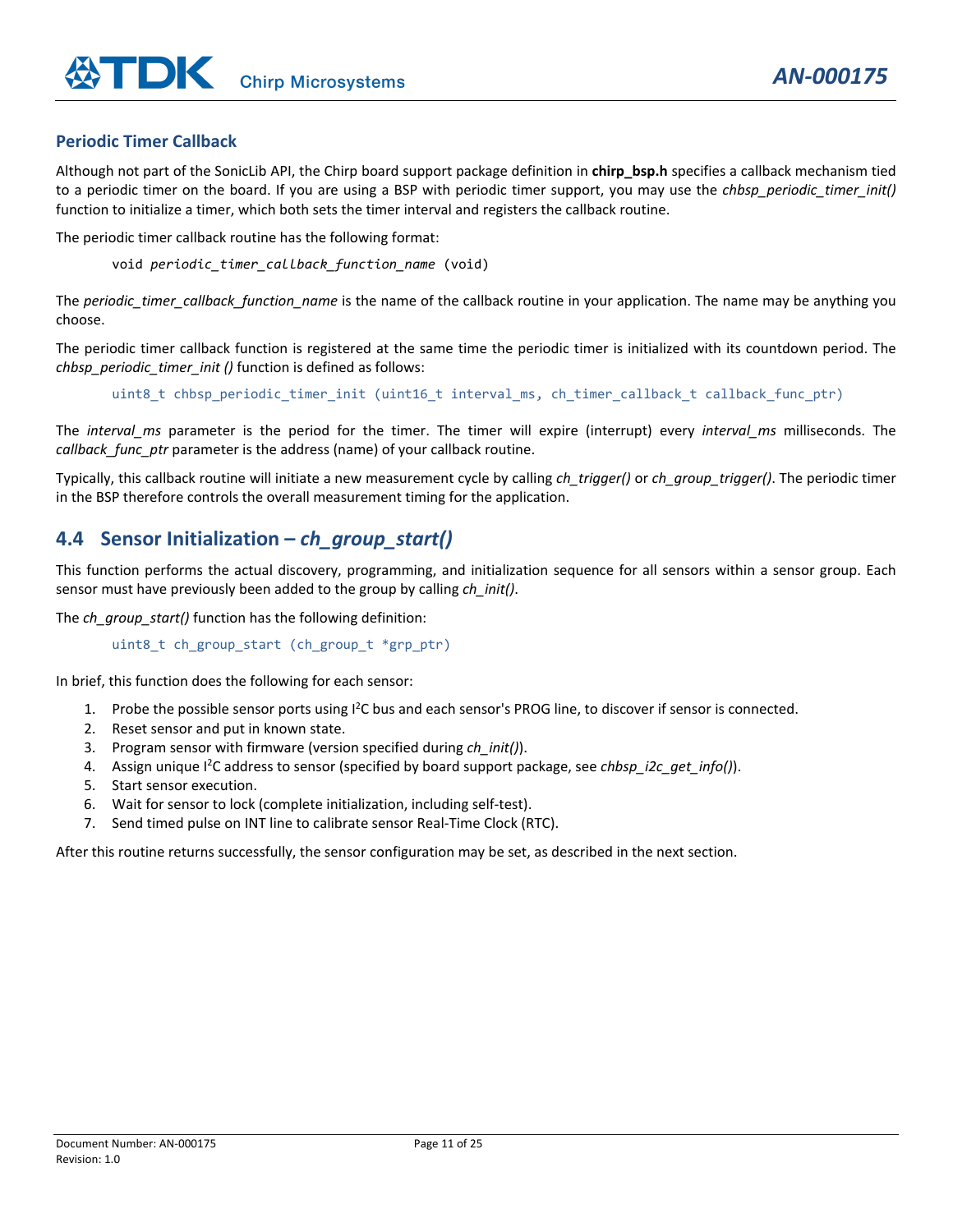# <span id="page-11-0"></span>*5 CONFIGURATION*

After the sensor has been initialized, it must be configured to operate with the specific settings required by the application. These settings include the overall operating mode for the sensor, the maximum range it will measure, internal sample interval (for devices in free-running mode), static target rejection, and object detection thresholds. (Note not all features are available on all devices or sensor firmware versions.)

The following sections discuss the different configuration settings that are available. These descriptions identify the individual SonicLib API calls that are used to set the values. For convenience, multiple settings may be changed at one time, see "Setting Multiple Configuration Values" below.

# <span id="page-11-1"></span>**5.1 Sensor Operating Modes**

The *ch* set mode() function has the following definition:

uint8\_t ch\_set\_mode (ch\_dev\_t \*dev\_ptr, ch\_mode\_t mode)

## **CH\_MODE\_FREERUN – Free-Running (Self-Timed) Transmit/Receive Mode**

When the sensor is in free-running mode, it uses a periodic timer based on the sensor's internal real-time clock (RTC) to control the overall pattern of operation. The timer is set to a specific delay corresponding to the sensing interval. When the timer expires, the sensor will wake up and begin an ultrasonic range measurement. When the measurement is complete, the sensor will notify the remote host device by asserting the INT line.

Free-running mode may only be used by individual sensors operating independently. Multi-sensor configurations must use the triggered modes described below.

The internal RTC used in free-running mode provides good accuracy, but it is not as stable as a crystal-controlled oscillator typically found on a microcontroller board. Therefore, hardware-triggered mode (see next section) should be used for critical timing applications.

## **CH\_MODE\_TRIGGERED\_TX\_RX – Hardware-Triggered Transmit/Receive Mode**

In many applications, the ultrasonic measurements require more exact timing than the sensor's internal RTC provides in free-running mode, or the sensor operation needs to be coordinated with other application activities. In these cases, the sensor's measurement cycle can be initiated by using a hardware trigger, in which the remote host device asserts and then releases the INT line. When the sensor detects that the INT line has been asserted, it will begin a measurement cycle.

The most typical mode for a single sensor is hardware-triggered transmit/receive (Tx/Rx). In this mode, the sensor will generate an ultrasonic pulse when it is triggered by the INT line from the host. The sensor then listens for a response (echo) for an amount of time based on the maximum range setting of the device. When the measurement cycle is complete, the sensor will notify the host by asserting the INT line. Note that the INT line operates in two directions when used in hardware-triggered mode – first as an input to the sensor (output from host) to initiate the measurement, and then as an output from the sensor (input to host) for the measurementcomplete notification.

Generally, the application will repeatedly trigger the sensor based on a periodic timer that can maintain an accurate sensing interval. Conversely, the application may wait until specific conditions are met, then initiate a single isolated measurement.

# **CH\_MODE\_TRIGGERED\_ RX\_ONLY – Hardware-Triggered Receive-Only Mode**

When more than one ultrasonic sensor is used, they may be configured so that one device operates in hardware-triggered Tx/Rx mode as described above, and one or more other sensors operate in hardware-triggered receive-only mode (Rx-only). In this case, all sensors are triggered by the remote host via their INT lines. The single Tx/Rx node generates an ultrasonic pulse and listens for an echo as normal. All Rx-only nodes will simultaneously begin their own listening periods, but without sending an ultrasonic pulse. Instead, the Rx-only sensors simply wait to detect the pulse that was sent from the Tx/Rx sensor (either directly, or as an echo off another object).

When each sensor completes its measurement cycle, it will notify the remote host by asserting its INT line.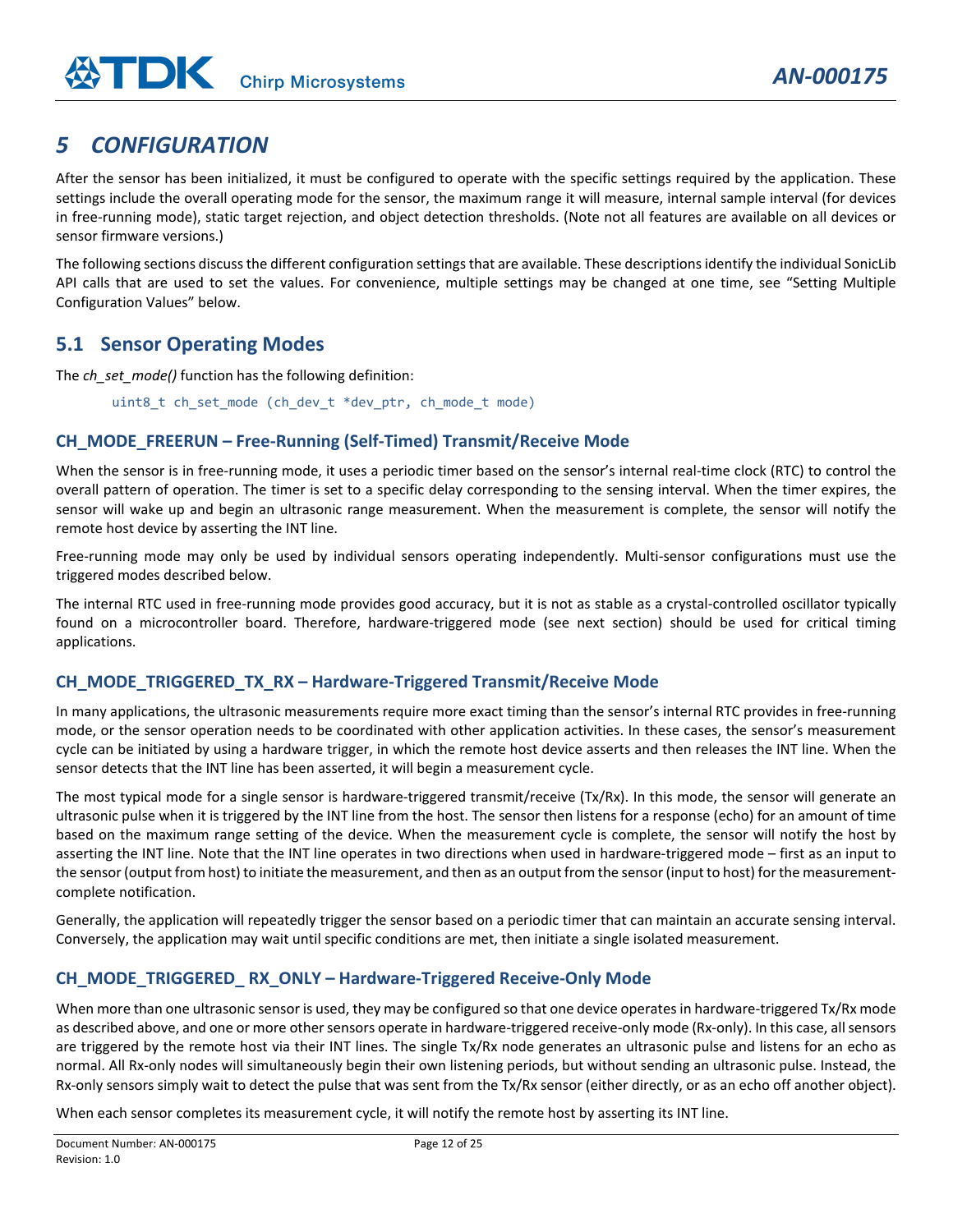By default, the single Tx/Rx node and all Rx-only nodes are triggered simultaneously. For improved performance at close distances, receive sensor pre-triggering may be enabled using the *ch\_set\_rx\_pretrigger()* function. When pre-triggering is enabled, the Rx-only sensors will be triggered slightly before the Tx/Rx sensor.

*AN-000175*

#### **CH\_MODE\_IDLE – Idle Mode**

If the sensor will not be used by the application for an extended period, it may be placed into a low-power Idle mode. No sensing will be performed when in Idle mode. To resume sensing operation, the sensor must be placed into one of the regular modes (see above).

# <span id="page-12-0"></span>**5.2 Maximum Range**

The ultrasonic sensor has a configurable full-scale range (FSR), meaning that the application may set the maximum distance at which the sensor will detect an object. Any value up to the rated maximum range for the device may be specified.

The maximum range may be set using the *ch\_set\_max\_range()* function. (Alternatively, the maximum range may instead be set using the *ch* set config() function, which also sets other configuration values.)

The *ch* set max range() function has the following definition:

uint8\_t ch\_set\_max\_range (ch\_dev\_t \*dev\_ptr, uint16\_t max\_range)

The *max* range value is the one-way distance to a detected object, in millimeters.

#### **Choosing the Maximum Range Value**

When you are using ultrasonic sensors for the first time, it may seem natural to always set the maximum range to the farthest distance supported by the device (its specified maximum range). While this is perfectly valid and should work correctly, it may not be the best choice, depending on your application needs.

In practice, the maximum range setting is controlling the amount of time that the sensor spends in the listening (receiving) period during a measurement cycle. The extra time is needed for the ultrasound pulse to travel farther through the air. Note that the pulse must travel round-trip to/from an object, so is twice the one-way distance (and therefore requires twice the time).

So, the maximum range setting directly affects the total time required to complete a measurement. Longer full-scale range values will require more time for a measurement to complete. Each additional meter of measurement range requires almost 6 milliseconds more time-of-flight (round-trip).

Longer maximum range settings also require the sensor to capture more data internally during the extended listening period. Typically, this does not significantly affect the sensor's internal processing time, but it can be an important consideration if your application needs to read the raw I/Q measurement data. The time to read the full set of data (600 bytes for a CH101 sensor and up to 1800 bytes for a CH201) over I<sup>2</sup>C can be significant in the context of the overall measurement timing. Shorter maximum range settings reduce the amount of valid I/Q data in each measurement, and therefore reduce the I/O time required to transfer the data.

Because of these factors, you should choose a maximum range setting that covers the conditions you expect your application to encounter but is not longer than necessary.

#### **Samples vs. Distance**

The sensor generates samples driven by its own internal clock whose frequency will vary somewhat from one device to another. As a result, the time between samples (and therefore the physical distance each sample index represents) will be different. So, the operating frequency of the device must be included in any conversions between internal sample index-based values and real-world physical distance.

SonicLib provides two conversion routines to easily translate physical distance into sample counts, and vice versa, based on the measured calibration values and device frequency. The *ch\_mm\_to\_samples()* function takes a physical distance in millimeters, and returns the corresponding number of samples. Conversely, the *ch\_samples\_to\_mm()* function takes a sample count and returns the corresponding number of millimeters. Both conversions use only whole millimeters and samples for input and output parameters, so some rounding error should be expected.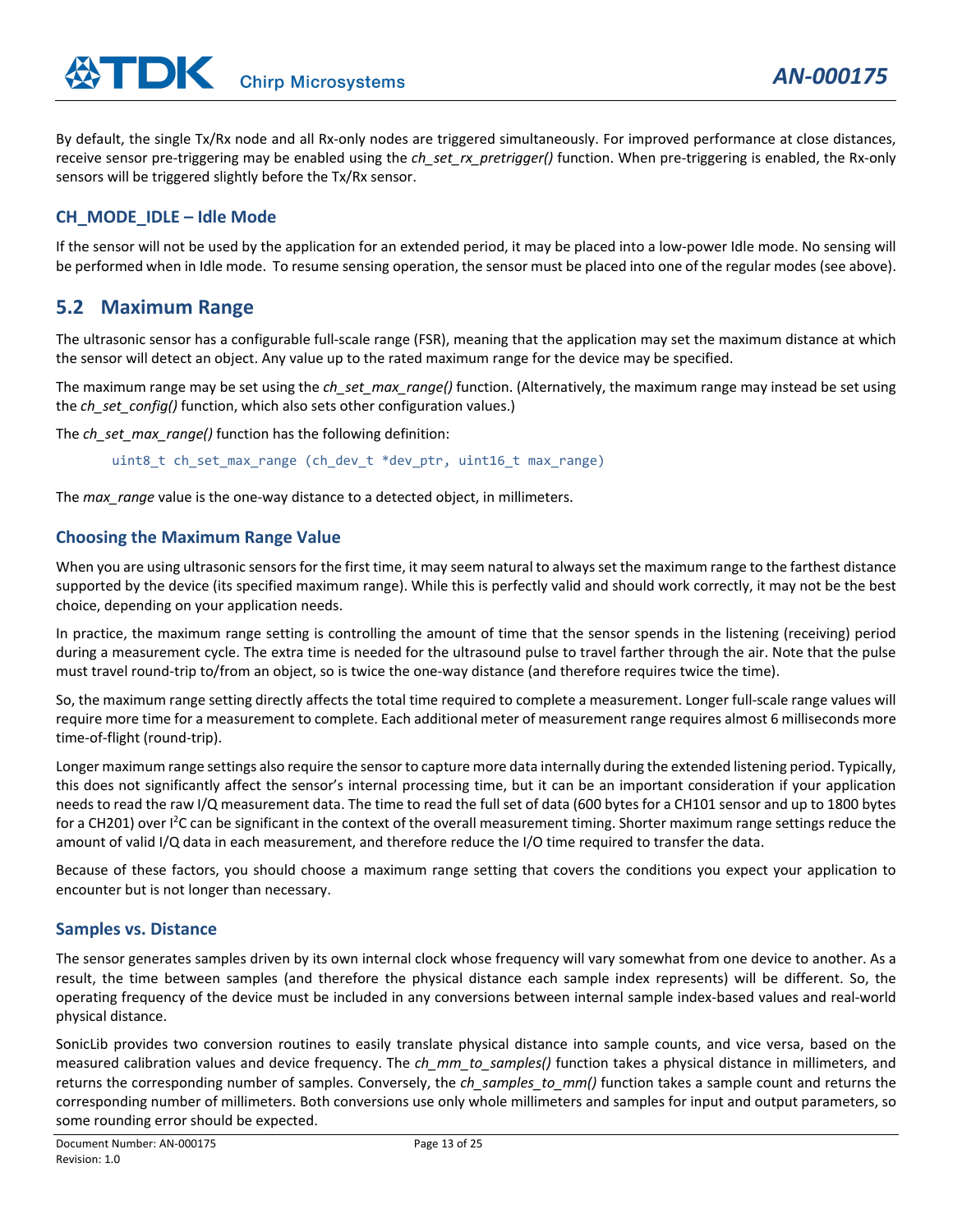# <span id="page-13-0"></span>**5.3 Internal Sample Interval (Free-running mode only)**

For sensors in free-running mode (CH\_MODE\_FREERUN), the sample interval may be set using the *ch\_set\_sample\_interval()* function. (Alternatively, the sample interval may instead be set using the *ch\_set\_config()* function, which also sets other configuration values.)

The *ch\_set\_sample\_interval()* function has the following definition:

uint8\_t ch\_set\_sample\_interval (ch\_dev\_t \*dev\_ptr, uint16\_t interval\_ms)

The sensor will use its internal clock to wake and perform a measurement every *interval\_ms* milliseconds.

The sample interval setting has no effect on sensors using one of the triggered modes.

# <span id="page-13-1"></span>**5.4 Static Target Rejection**

You may sometimes find that the sensor's field-of-view allows it to detect unexpected or undesirable objects as targets, such as on a cluttered desktop. Static Target Rejection (STR) is special sensing feature to help manage this situation. It causes the sensor's internal detection algorithm to ignore static (non-moving) objects when determining the range to the nearest moving target.

When STR is enabled, the sensor applies a moving-average high-pass filter over the entire measurement sample set. In normal operating conditions with a stationary sensor and a static target, the steady amplitude from the target's echo will allow the filter to reject this signal. However, moving targets will vary in distance and amplitude, and even movements of millimeters can create a detectable signal. Note that some conditions, such as high airflow around the sensor, can cause the echo amplitude of a static target to vary enough to register as a target.

Due to restrictions in the sensor, STR is implemented slightly differently for CH101 vs. CH201.

#### **STR for CH101**

For CH101, STR is a runtime option available in General Purpose Rangefinding (GPR) sensor firmware. STR may be enabled using the *ch\_set\_static\_range()* function. (Alternatively, the static rejection range may instead be set using the *ch\_set\_config()* function, which also sets other configuration values.)

The *ch* set static range() function has the following definition:

uint8\_t ch\_set\_static\_range (ch\_dev\_t \*dev\_ptr, uint16\_t num\_samples)

The STR filtering always begins from the first sample in the measurement. The *num\_samples* parameter specifies the portion of the measurement trace that will be filtered for static targets. It is expressed in samples (unlike the *ch\_set\_max\_range()* function, which uses millimeters). You may want to use the *ch\_mm\_to\_samples()* function to determine the appropriate number of samples for a specific distance range. If you want to enable STR for the entire range of the sensor, you can use the *ch\_get\_max\_samples()* function to determine the maximum possible number of samples for the sensor firmware being used, and set *num\_samples* to the obtained value. Using a value of zero for *num\_samples* will disable STR.

Enabling STR has a negligible impact on power consumption but does require additional processing time by the sensor, resulting in a slight increase in the time to report data-ready, up to 3 ms for a sensor with a maximum range setting of 1m.

#### **STR for CH201**

For CH201, a separate sensor firmware type is used to provide the STR feature. The CH201 GPR STR firmware always operates with STR enabled for the full range of samples in a measurement. The *ch\_set\_static\_range()* function is not used.

# <span id="page-13-2"></span>**5.5 Multiple Detection Thresholds (CH201 only)**

The long-range CH201 sensor supports multiple detection thresholds, to tune the ability of the sensor to detect objects at various distances. When the sensor analyzes the results from a measurement, the amplitude of each sample in the trace is compared with a threshold value to decide if the signal is strong enough to be a target object. Multiple detection thresholds allow blocks of contiguous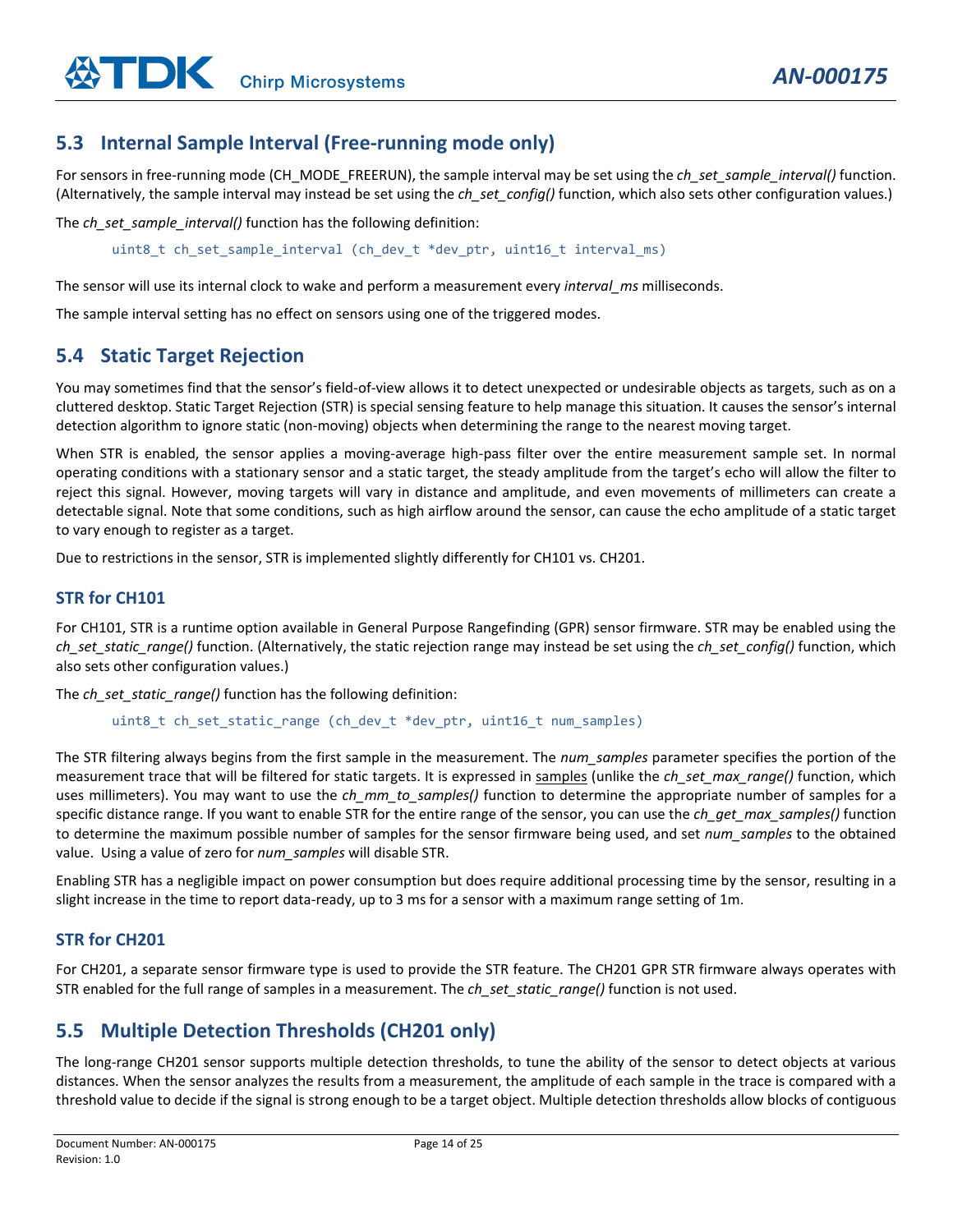samples in the measurement set (i.e. different distance ranges from the sensor) to use different comparison thresholds. This allows farther objects, with weaker return signal amplitudes, to be detected more consistently.

Up to six thresholds may be set when using the standard CH201 GPRMT (General Purpose Rangefinding / Multi-Threshold) firmware. Each threshold is described in a **ch\_thresh\_t** structure, which consists of a starting sample number and the detection threshold (amplitude value) required for an object to be detected. The first threshold must begin with sample zero, and each detection threshold may only extend for a maximum of 255 samples. (You may have two consecutive thresholds with the same level, if the 255 sample limit is too restrictive.)

The set of six individual thresholds are collected in an array structure, **ch\_thresholds\_t**. To set the thresholds within the sensor, the address of this array is passed to the *ch* set\_thresholds() function, which has the following definition:

uint8 t ch set thresholds (ch dev t \*dev ptr, ch thresholds t \*thresh ptr)

# <span id="page-14-0"></span>**5.6 Setting Multiple Configuration Values –** *ch\_set \_config()*

The preceding sections describe how individual configuration values are set using separate SonicLib API functions. For convenience, multiple settings may be changed at one time by using the *ch\_set \_config()* function.

The *ch\_set\_config()* function has the following definition:

uint8\_t ch\_set\_config (ch\_dev\_t \*dev\_ptr, ch\_config\_t \*config\_ptr)

The *config\_ptr* parameter is the address of a **ch\_config\_t** structure containing the various configuration values. The fields in this structure directly correspond to the parameters of the individual routines that set single values.

The *ch* set config() function and the individual setting routines perform exactly the same operations and may be freely mixed. Use whichever calls are most convenient in your application.

Because multiple values are set during *ch\_set\_config()*, you must be careful to initialize all fields in the **ch\_config\_t** structure before it is called. You may need to read the current values for some fields to avoid changing settings. See "Getting the Current Configuration Values" below.

# <span id="page-14-1"></span>**5.7 Getting the Current Configuration Values**

SonicLib provides routines to get the current configuration values for the sensor(s). Similar to the functions which set the configuration values, configuration values may be read one-at-a-time using dedicated functions, or multiple configuration values may be read at once. In general, these calls only report values that are stored locally; they do not actually query the sensor device, so they do not impose any significant timing overhead.

Each configuration setting has a dedicated "get" routine to return its value, corresponding to the "set" routine used to specify the value. So, for example, the maximum range value may be obtained by calling *ch\_get\_max\_range()*, and the operating mode may be obtained by calling *ch\_get\_mode()*.

The basic set of configuration values may be read using the *ch* get config() function, which has the following definition:

```
uint8_t ch_get_config (ch_dev_t *dev_ptr, ch_config_t *config_ptr)
```
The *config\_ptr* parameter is the address of a **ch\_config\_t** structure to be filled in with the current configuration values. This is the same type of structure used to set multiple configuration values using *ch\_set\_config()*.

You may combine these functions to allow partial updating of the configuration settings, by calling *ch\_get\_config()* to get the current settings, modifying some of the fields, then writing back the full configuration set by calling *ch\_set\_config()*.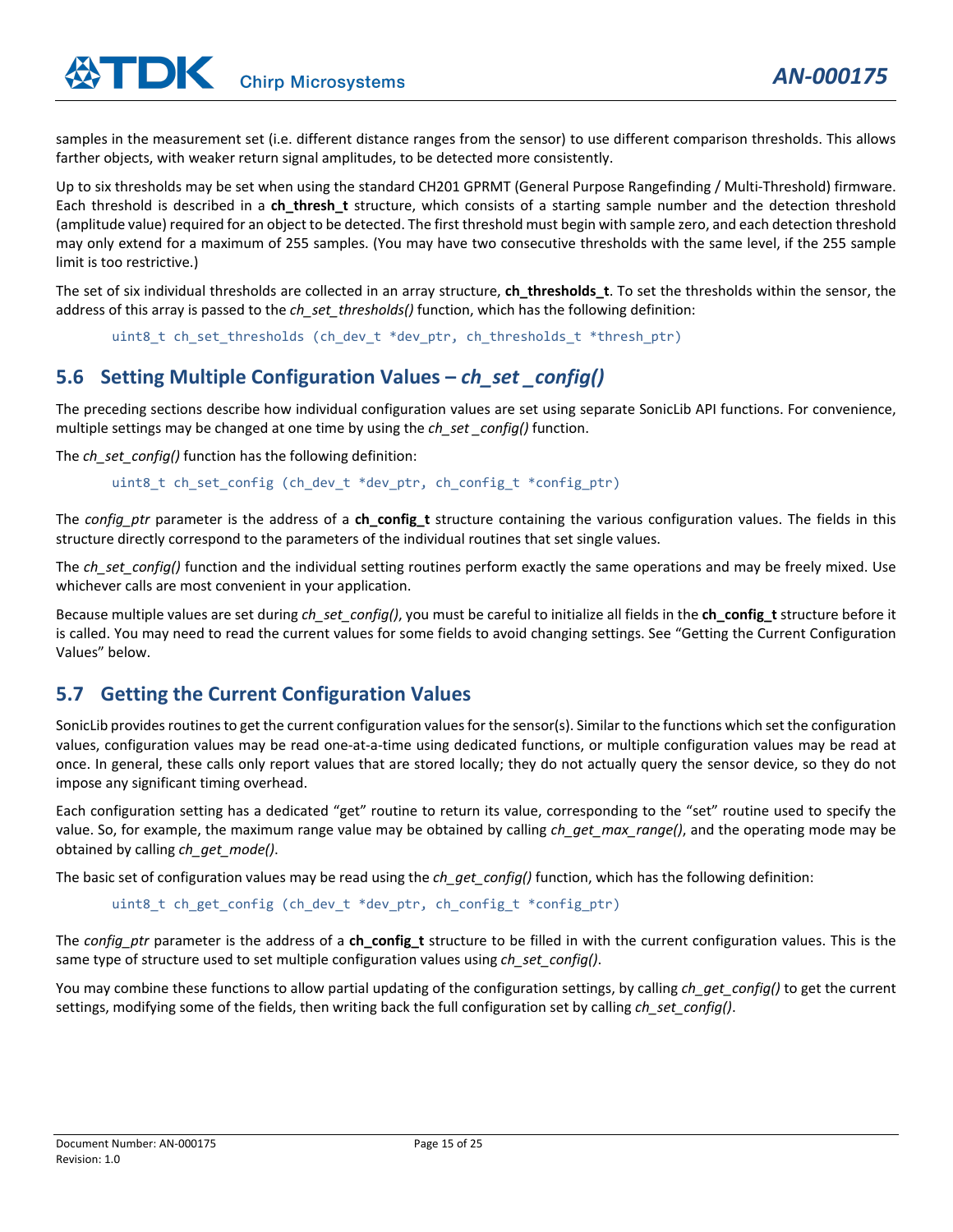# <span id="page-15-0"></span>*6 SENSING*

This section describes the various SonicLib functions used for basic ultrasonic sensing. The sensor(s) must have been initialized and configured as described in the preceding sections.

The Chirp sensor is an ultrasonic transceiver, meaning that it both transmits and receives ultrasound signals. Unlike various type of passive sensors which simply measure their surrounding conditions, the Chirp device actively injects a signal into its environment. To perform a basic distance measurement, the sensor will emit a very brief pulse of ultrasound. It then immediately enters a "listening" state, in which it samples the received sound, attempting to identify an echo of the pulse that has been reflected off an object in the sensor's vicinity. If an ultrasound pulse is identified, the sensor will analyze the signal to determine the timing and then report the ToF of the received pulse. The actual distance travelled by the ultrasound during the ToF can then be calculated based on the speed of sound.

The overall cycle of measurements becomes a repeating sequence:

- 1. Start (trigger) a new measurement cycle. The sensor will emit an ultrasound pulse.
- 2. Wait while the sensor listens for a receive ultrasonic pulse (either reflected or from a different sensor).
- 3. The sensor will indicate data-ready by asserting its INT line.
- 4. The I/O Interrupt Callback routine (registered by *ch\_io\_int\_callback\_set()*) is called by SonicLib.
- 5. The callback routine calls *ch get range()* or other functions to read sensor data. (The callback function may simply set a flag causing the data read to be done in the regular application loop.)

# <span id="page-15-1"></span>**6.1 Triggering a Measurement**

Triggering refers to the external initiation of a sensor measurement cycle by setting the sensor's INT line high.

A single sensor in free-running mode (*CH\_MODE\_FREERUN*) does not require external triggering. In all other cases, the sensor must be triggered by a pulse on its INT line to begin a measurement cycle.

SonicLib provides two functions to trigger sensors, depending on the needs of the application.

In most cases, all sensors in a group are used together to generate range measurements. Specifically, one sensor may operate in transmit/receive mode (*CH\_MODE\_TRIGGERED\_TX\_RX*) and generate an ultrasonic pulse, while one or more other sensors operating in receive-only mode (CH\_MODE\_TRIGGERED\_RX\_ONLY), in "Pitch-Catch" operation. In this situation, all sensors must be triggered together, so that the receive-only nodes know when the pulse was transmitted and can calculate to time-of-flight when the pulse is received.

The *ch\_group\_trigger()* function is used to trigger all sensors in a group together. It has the following definition:

```
void ch_group_trigger (ch_group_t *grp_ptr)
```
In more complex applications, it may be necessary to trigger individual sensors separately from the other sensors in the group. SonicLib provides a corresponding call, *ch\_trigger()*, to trigger a single sensor. It has the following definition:

```
void ch trigger (ch dev t *dev ptr)
```
If there is only one sensor in the system, it does not matter whether you use *ch\_trigger()* or *ch\_group\_trigger()*.

After being triggered, a sensor will begin and complete a measurement cycle, based on the current configuration settings. When the measurement cycle completes, each sensor will cause a "data-ready" interrupt on the host processor by asserting its INT line. The application should wait for all sensors to complete before reading the range or other data from the device. Any I/O operations with the sensor between the trigger and the data-ready signal may interfere with the ultrasonic measurement.

#### **Using a Periodic Timer**

In many applications, the best way to trigger measurement cycles is with a hardware-based timer. The SonicLib board support package definition includes a set of functions to access a periodic timer from an application. The periodic timer interfaces include a callback routine registration mechanism so that an application function will be called when the timer expires.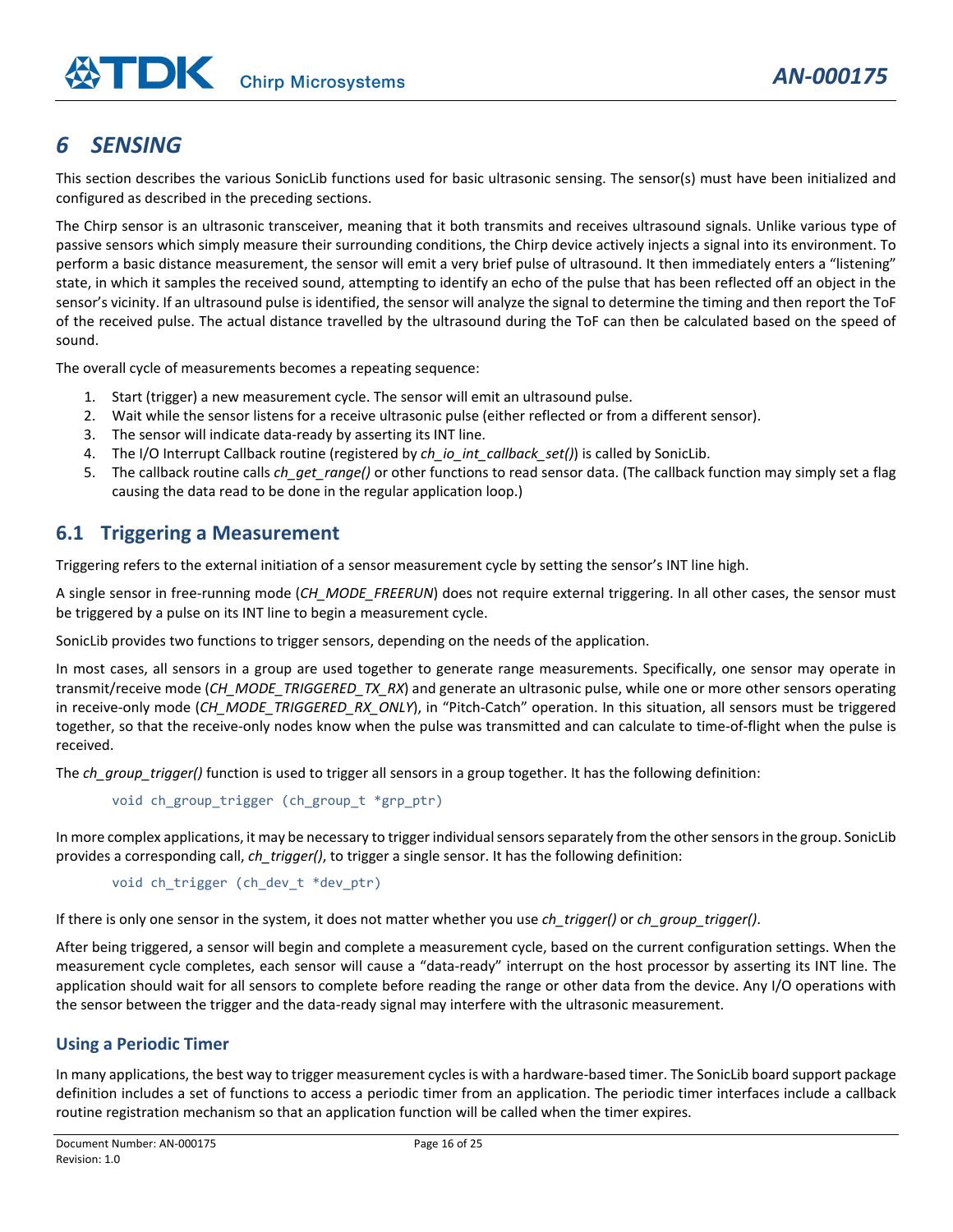The periodic timer callback function is an excellent way to trigger new measurement cycles. The callback routine simply calls *ch\_group\_trigger()* or *ch\_trigger()* each time it executes.

#### **Receive Sensor Pre-triggering**

Receive sensor pre-triggering is an option for multi-sensor configurations in which one sensor is in Tx/Rx mode (*CH\_MODE\_TRIGGERED\_TX\_RX*) and one or more other sensors are in Rx-only mode (*CH\_MODE\_TRIGGERED\_RX\_ONLY*). Pretriggering significantly reduces the minimum distance at which pairs of sensors can operate and generally improves performance at close distances.

By default, the single Tx/Rx node and all Rx-only nodes are triggered simultaneously. Receive sensor pre-triggering may be enabled using the *ch* set rx pretrigger() function. When pre-triggering is enabled, the Rx-only sensors will be triggered slightly before the Tx/Rx sensor. Later, the *ch get range()* function will automatically adjust for the timing difference when calculating range values.

When pre-triggering is enabled, the maximum range for Rx-only sensors is reduced relative to the value set by *ch* set max range(). The effective maximum range of the Rx-only sensor(s) will be reduced by approximately 200 mm. (The range of the Tx/Rx sensor is not affected). You may want to increase the maximum range setting in your application for Rx-only sensors to compensate for this reduction. However, you cannot increase the range beyond the maximum for the sensor (which is ultimately reduced by 200 mm for Rx-only sensors when pre-triggering is used).

When used, receive sensor pre-triggering is enabled for all Rx-only sensors in a sensor group.

# <span id="page-16-0"></span>**6.2 Reading the Range Value –** *ch\_get\_range()*

The most fundamental operation performed by the sensor, beyond the actual generation and reception of the ultrasound pulse, is the calculation of the range (distance to target) based on the time-of-flight (ToF). The *ch\_get\_range()* function is used to obtain data from the sensor and calculate this value.

The *ch\_get\_range()* function has the following definition:

uint32\_t ch\_get\_range (ch\_dev\_t \*dev\_ptr, ch\_range\_t range\_type)

If the preceding measurement cycle (i.e. the one which generated the INT line assertion) was successful in detecting a target object, the value returned by this function contains the calculated range in fixed-point format (see "Units" below).

If the measurement did not detect a target object, *ch\_get\_range()* will return *CH\_NO\_TARGET* (0xFFFFFFFF). The amplitude value, as returned by *ch\_get\_amplitude()*, is not updated if no target was detected.

The *range\_type* parameter specifies the type of range to be calculated from the ToF (i.e. one-way, round-trip, or direct). The choice of which range calculation fits your application depends on this physical path that the ultrasound follows when measuring a distance. See "Selecting the Range Type to Report" below.

#### **When to Read the Range**

*ch\_get\_range()* should only be called after the sensor has indicated that a measurement cycle is complete, by asserting its INT line to generate a data-ready interrupt. (Typically, an application will be notified via a callback routine registered using *ch\_io\_int\_callback\_set()*.)

The range value (and other measurement results) may be read at any time until a new measurement cycle is initiated (either by external triggering, as described above, or the internal sample interval expiring for a sensor in *CH\_MODE\_FREERUN* mode). Once a new measurement has started, do not use *ch\_get\_range()* or other functions that interact with the sensor, or the measurement may be corrupted.

#### **Units**

The *ch* get range() function returns an integer value. To preserve sub-millimeter resolution from the sensor, the range value is reported in fixed-point format, with five fractional bits. Put another way, the range is reported in units of 1/32 millimeter.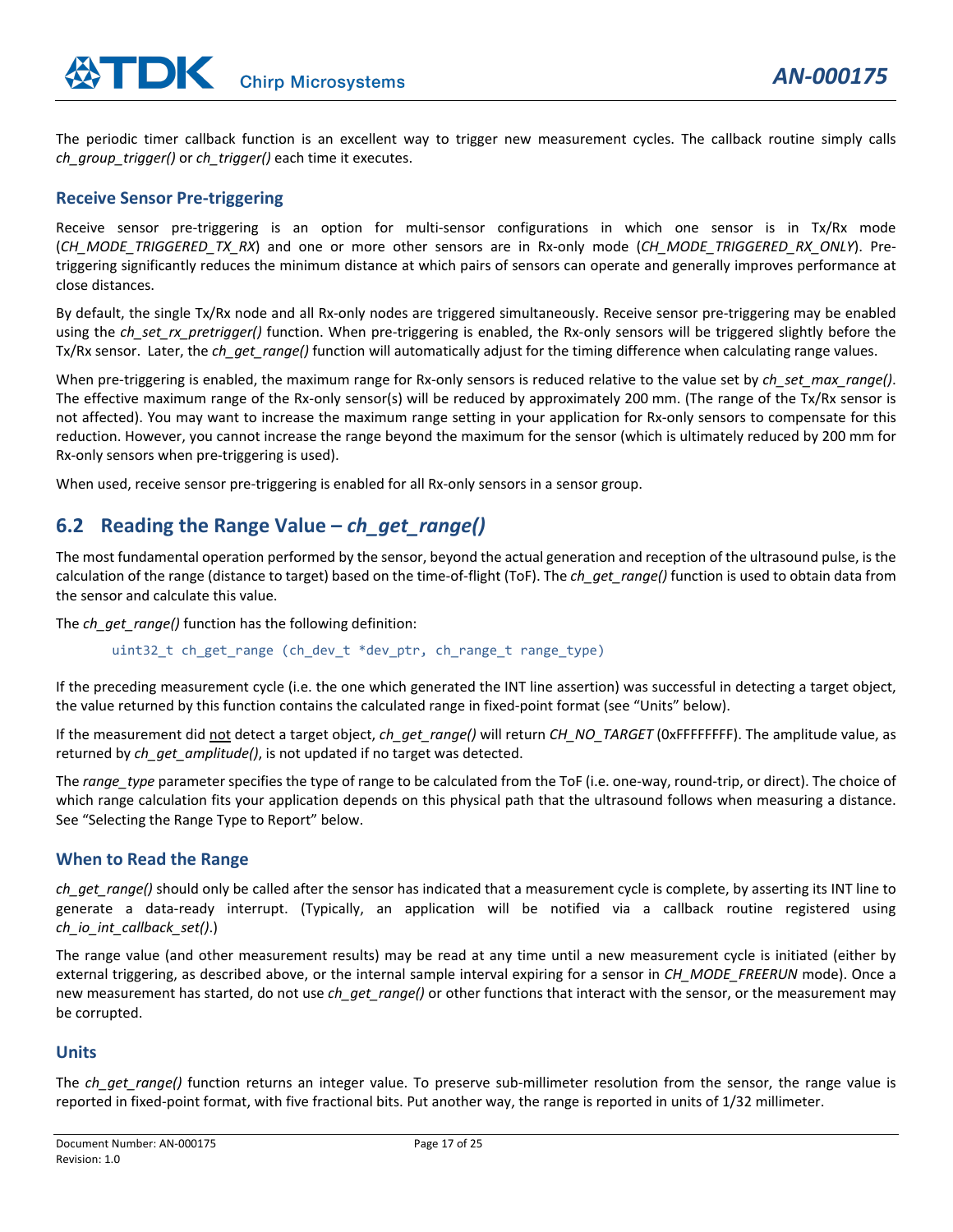To convert the returned range value to whole millimeters, divide by 32 (or shift right 5 bits).

You may want to use floating point arithmetic to preserve maximum resolution and convert the value for convenient display (i.e. divide by 32.0f).

#### **Selecting the Range Type to Report**

A Chirp ultrasonic sensor may be used alone or in combination with one or more other sensors.

The most basic configuration is a single device. In this arrangement, the sensor will both transmit and receive ultrasound to perform the measurements. The device will listen for an echo of its own ultrasound signal, calculate the ToF for the received echo, then notify the host system that the measurement has completed. This is often simply called "Pulse-Echo" operation. See [Figure 2.](#page-17-0)

When one sensor is used in Pulse-Echo mode, the most useful range type selection is usually *CH\_RANGE\_ECHO\_ONE\_WAY*. This calculates the one-way distance to the target object (based on one-half of the total time-of-flight).

In special cases, the full round-trip distance may be more useful (to reflect the full out-and-back path of the ultrasound), and *CH\_RANGE\_ECHO\_ROUND\_TRIP* may be used.



#### **Figure 2. Pulse-Echo Sensing using a Single Sensor**

<span id="page-17-0"></span>In other applications, multiple sensors may be used together, in what is often called "Pitch-Catch" operation. When multiple sensors are used, they must be hardware-triggered for synchronization. They cannot use free-running mode.

In Pitch-Catch operation, one sensor generates an ultrasonic pulse and waits for an echo, as in the single-device configuration (*CH\_MODE\_TRIGGERED\_TX\_RX*). One or more other sensors are operated in "receive-only" mode (*CH\_MODE\_TRIGGERED\_RX\_ONLY*), so they do not generate ultrasonic pulses – they simply listen for the pulse to arrive from the first device.

All devices (the transmitting sensor and all receive-only sensors) are synchronized so that the receive-only nodes will start their sampling when the first sensor transmits. All devices then process the received signal, calculate the ToF, and report to the host system.

There are two basic approaches to using a pair of sensors together (one transmitting and another receiving). In one configuration, the two sensors are attached to two different objects, and the distance being measured is the direct distance between the two objects. This mode of operation gives the best performance in terms of measurement accuracy and stability. See [Figure 3.](#page-18-0)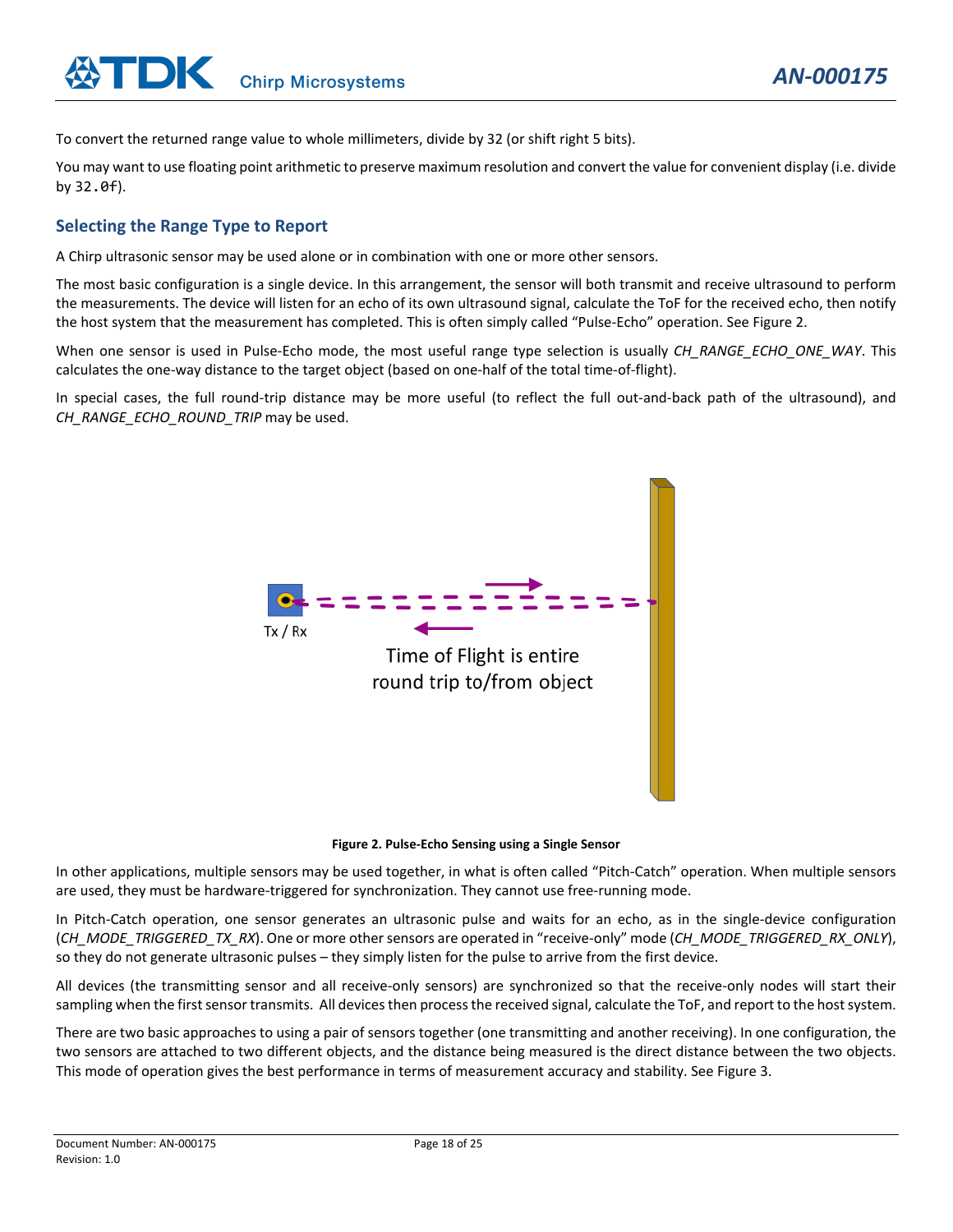



#### **Figure 3. Direct Pitch-Catch Sensing using Two Sensors**

<span id="page-18-0"></span>In this situation, the most important data values are the range measurements from the receive-only device. The ToF measured in this case is the one-way, direct path between the transmitting and receiving sensors, so the appropriate *range\_type* for the receiving sensor to report is *CH\_RANGE\_DIRECT*.

The second way two or more sensors may be used in Pitch-Catch operation is for the devices to be mounted to the same object, and the ultrasonic signal is reflected off another object. This is called "Reflected Pitch-Catch" operation. See [Figure 4.](#page-18-1)



#### **Figure 4. Reflected Pitch-Catch Sensing using Two Sensors**

<span id="page-18-1"></span>In Reflected Pitch-Catch operation, the receive-only sensor will measure and report the total ToF for the path from the transmitting sensor, bouncing off the target object, and then back to the receiving sensor. So, a range type of CH\_RANGE\_ECHO\_ROUND\_TRIP is appropriate for the receive-only node, similar to the single-sensor configuration. Depending on the relative positions of the two sensors and the target object, this distance may differ significantly from a simple single-sensor echo path.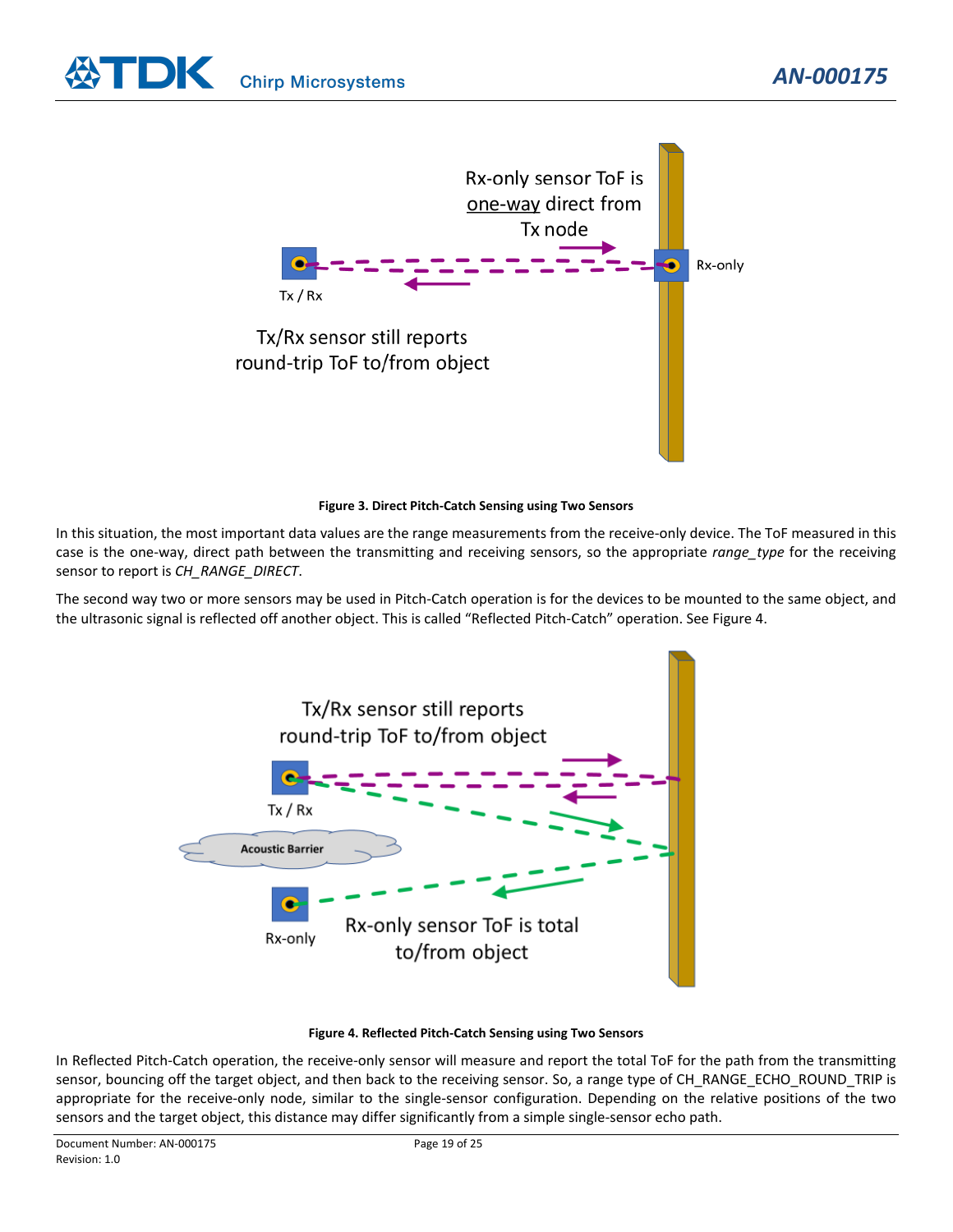Note the use of an acoustic barrier to minimize the ultrasound pulse transmission directly between the sensors.

# <span id="page-19-0"></span>**6.3 Reading the Target Amplitude Value –** *ch\_get\_amplitude()*

Along with the range measurement value, the sensor also reports an amplitude value for the detected target object's signal. In general, the amplitude value is much more variable than the range (due to airflow around the sensor and other factors), but it may be useful in some applications.

The amplitude value is an internal unsigned integer value only – it is not calibrated to any standard units. So, it is only useful for relative comparisons.

The *ch\_get\_amplitude()* function has the following definition:

uint16 t ch get amplitude (ch dev t \*dev ptr)

The target amplitude value is only updated during a successful range measurement, i.e. one in which *ch\_get\_range()* does not return *CH\_NO\_TARGET*. Otherwise, the amplitude of the last successful range measurement will be reported.

# <span id="page-19-1"></span>**6.4 Reading Amplitude Data –** *ch\_get\_amplitude\_data()*

In some cases, it is useful to get more detailed data from the sensor than the simple range and target amplitude. The *ch\_get\_amplitude\_data()* function allows an application to obtain individual amplitudes for the internal samples that make up a measurement.

The *ch\_get\_amplitude\_data()* function has the following definition:

```
uint8 t ch get amplitude data (ch dev t *dev ptr, uint16 t *buf ptr, uint16 t start sample,
                   uint16 t num samples, ch io mode t mode)
```
The buffer specified by *buf ptr* will receive the amplitude data, which is defined as an array of unsigned 16-bit integers. The buffer must be large enough to hold the requested number of amplitude values.

To read the entire set of amplitude values from a measurement cycle, the *start\_sample* parameter should be zero. The *num\_samples* value should be the total number of active samples in each measurement, based on the current maximum range setting. This value can be obtained using *ch\_get\_num\_samples()*.

However, an application may only be interested in a specific subset of the amplitude values. For example, if the application only needs to obtain the amplitude data for a certain range of physical distance, it may use the *ch\_mm\_to\_samples()* function to determine the appropriate values for *start\_sample* and *num\_samples*.

When using some types of Chirp sensor firmware, the amplitude values are calculated directly on the sensor. More typically, the *ch\_get\_amplitude\_data()* function works by reading raw I/Q data (see below) from the sensor into a temporary buffer and calculating the amplitude for each I/Q pair.

# <span id="page-19-2"></span>**6.5 Raw I/Q Data**

## **What is I/Q data?**

The I/Q data from the sensor is the "raw" amplitude data from a measurement cycle. Each individual sample in the measurement is reported as a pair of values, I and Q, in a quadrature format. (For a CH101 device, this is up to 150 sample pairs).

To convert any given I/Q pair to the amplitude of that sample, square both I and Q, and take the square root of the sum:

Amplitude =  $\sqrt{(I^2 + O^2)}$ 

Amplitude values in the sensor are expressed only in internal ADC counts (least-significant bits or LSBs) and are not calibrated to any standard units. The *ch\_iq\_to\_amplitude()* function may be used to perform the above calculation for a single I/Q pair.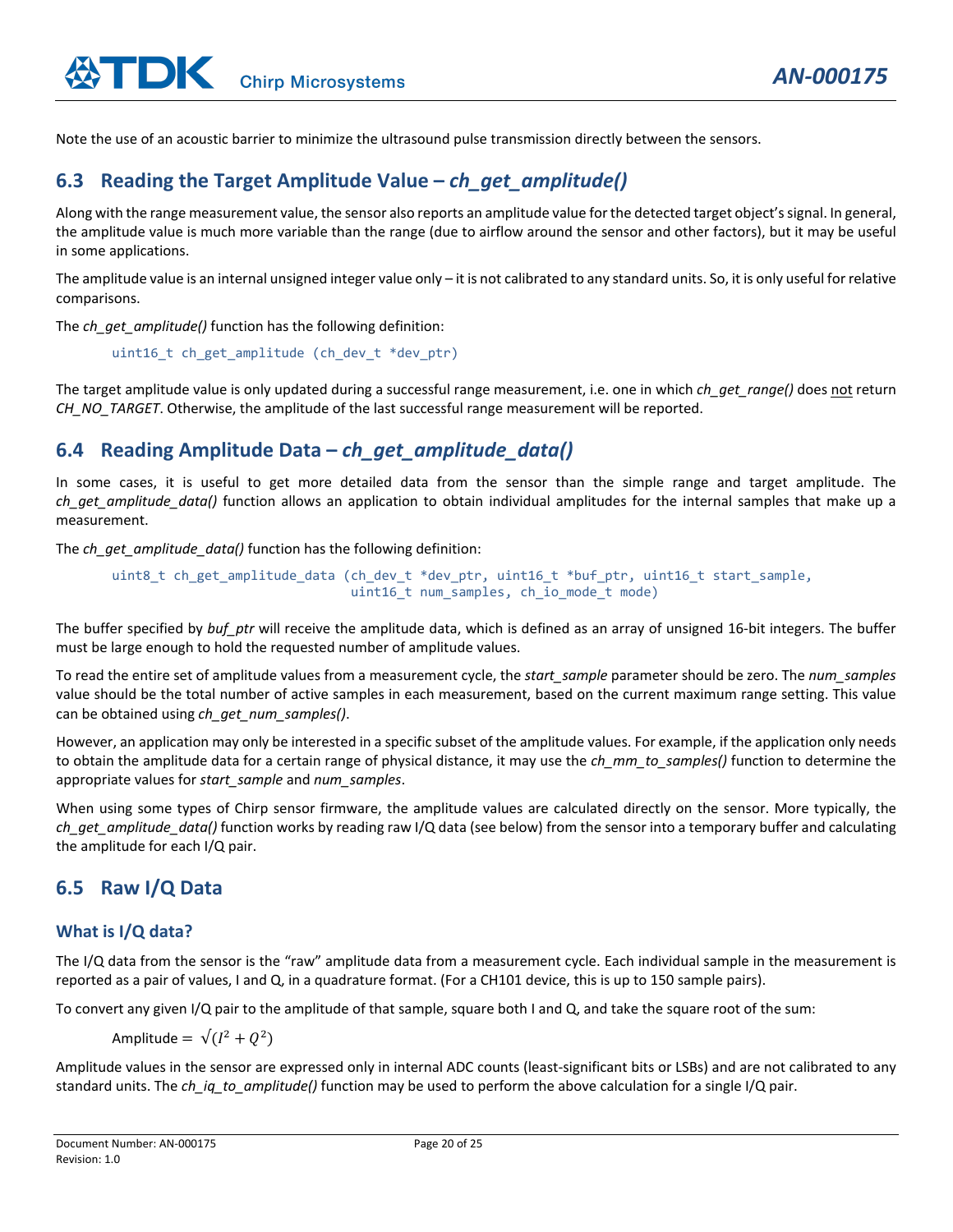The number of samples used in the I/Q trace is determined by the maximum range setting for the device. If it is set to less than the maximum possible, not all samples will contain valid data. Use the *ch\_get\_num\_samples()* function to find out the number of samples that are active for the current maximum range setting.

Each sample I/Q pair consists of two signed 16-bit integers. So, a complete CH101 measurement will contain up to 600 bytes of data (150 samples x 4 bytes per sample). When the I/Q data is read from the sensor, the additional time required to transfer the I/Q data over the I²C bus must be taken into account when planning how often the sensor can be read (sample interval). It is important that any data I/O to the sensor, including reading the I/Q data, completes before a new measurement cycle is triggered.

#### **Reading I/Q Data**

SonicLib provides the *ch* get ig data() function to easily read the raw I/Q data from a device. The function can read all the I/Q data, or any specified subset based on sample number. The data may either be read immediately (blocking mode) or the read operation may be queued for completion via DMA (non-blocking mode, discussed below).

The *ch\_get\_iq\_data()* function has the following definition:

```
uint8_t ch_get_iq_data (ch_dev_t *dev_ptr, ch_iq_sample_t *buf_ptr, uint16_t start_sample, 
             uint16_t num_samples, ch_io_mode_t mode)
```
The buffer specified by *buf\_ptr* will receive the I/Q data, whether in blocking or non-blocking mode. It is defined as an array of **ch\_iq\_sample\_t** structures, each of which has fields for the 16-bit I and Q values. Note that in each sample, the Q value is actually output before the I value. The buffer must be large enough to hold the requested number of sample values. In the CH101 sensor, up to 150 samples are taken during each measurement cycle. So, a complete CH101 I/Q trace will contain up to 600 bytes of data (150 samples x 4 bytes per sample). A complete CH201 I/Q trace may contain up to 1800 bytes of data (450 samples).

An application will typically read the entire raw I/Q data set from a measurement cycle. In this case, the *start\_sample* parameter should be zero. The *num\_samples* value is the total number of active samples per measurement, based on the current maximum range setting. This value can be obtained using *ch\_get\_num\_samples()*.

In other cases, an application may be interested in a specific subset of the I/Q sample set. For example, if the application only needs to read the I/Q data for a certain range of physical distance, it may use the *ch\_mm\_to\_samples()* function to determine the appropriate values for *start\_sample* and *num\_samples*.

## **Non-blocking Read Mode (optional)**

To allow more flexibility in your application, the I/Q data readout from the device may be done in a non-blocking mode, by setting *mode* to *CH\_IO\_MODE\_NONBLOCK*. In non-blocking mode, the readout takes place as a background operation by the host processor. The *ch\_get\_iq\_data()* function will return to the caller immediately, and must be followed by a call to *ch\_io\_start\_nb()* to start the non-blocking I/O. A notification will later be issued when the I/Q has been read.

To use the non-blocking option, the board support package (BSP) you are using must provide the optional *chbsp\_i2c\_read\_nb()* and *chbsp\_i2c\_read\_mem\_nb()* functions. To use non-blocking reads of the I/Q data, you must specify a callback routine that will be called when the I/Q read completes. See *ch\_io\_complete\_callback\_set()*.

Non-blocking reads are managed together for a group of sensors. To perform a non-blocking read:

- 1. Register a callback routine using *ch\_io\_complete\_callback\_set()*.
- 2. Define and initialize a handler for the DMA interrupts generated.
- 3. Synchronize with all sensors whose I/Q data should be read, by waiting for all to assert their INT lines to indicate data ready.
- 4. Set up a non-blocking read on each sensor, using *ch\_get\_iq\_data()* with *mode* = *CH\_IO\_MODE\_NONBLOCK*.
- 5. Start the non-blocking reads on all sensors in the group, using *ch\_io\_start\_nb()*.
- 6. Your callback routine (set in step #1 above) will be called as each individual sensor's read completes. The callback routine should initiate any further processing of the I/Q data, possibly by setting a flag that will be checked from within the application's main execution loop. The callback routine will likely be called at interrupt level, so the amount of processing within it should be kept to a minimum.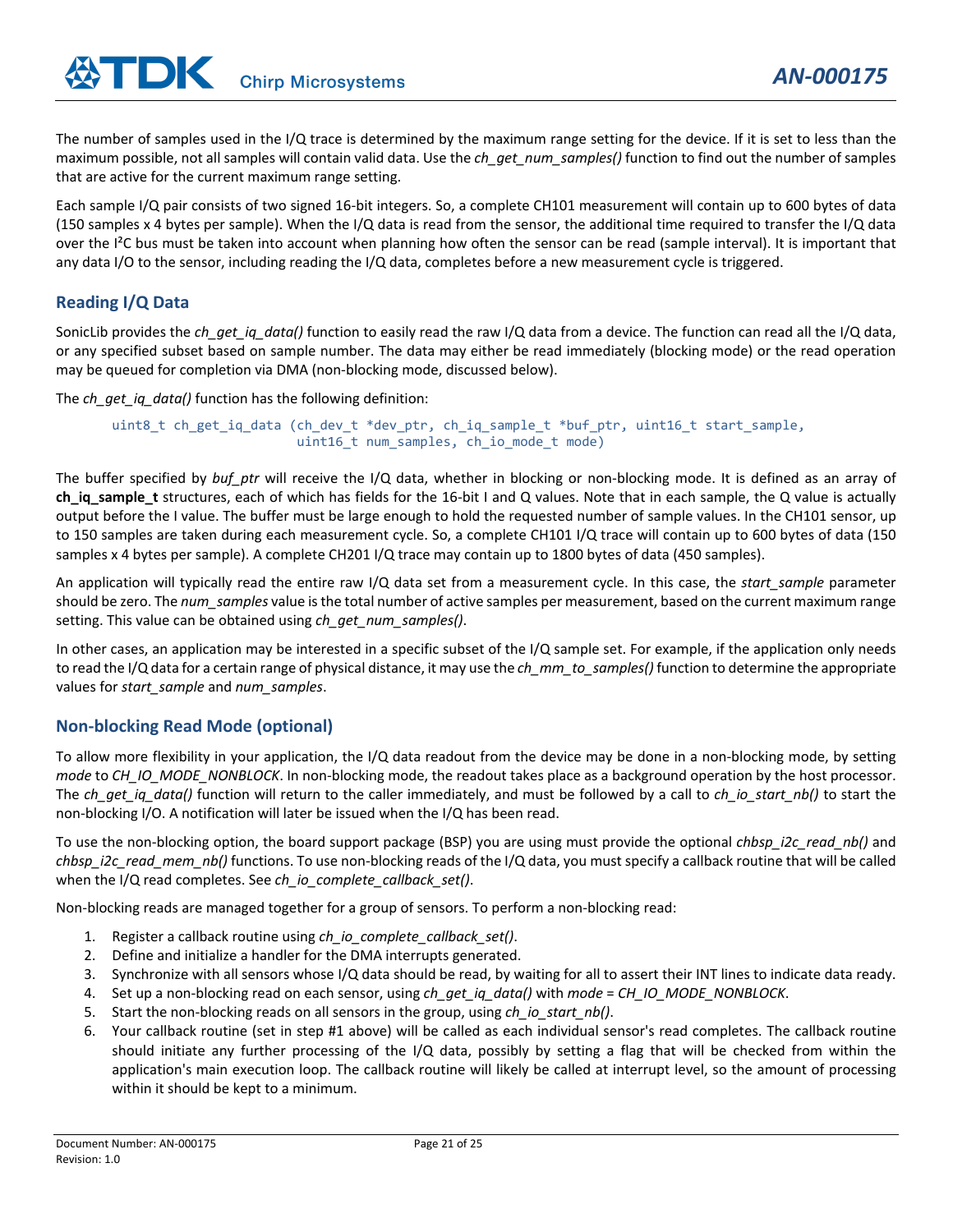# <span id="page-21-0"></span>**6.6 How Often to Start a New Measurement**

Most applications do not make single, isolated range measurements. Instead, the application will likely need to continually perform new measurements to update its knowledge of the surrounding environment. This need to regularly obtain fresh measurement data highlights the important question of how often a new measurement can be started. (Note that the same considerations apply to both externally triggered sensors and those running in free-running mode using an internal sample interval).

It is very important that you do not start a new measurement if the full handling of the previous measurement has not yet completed. This includes the actual measurement by the sensor, handling of the data-ready interrupt from the sensor and reading all data from the device via I<sup>2</sup>C. If any of these operations are still active when the new measurement cycle begins, the new measurement may be corrupted.

The amount of time that a measurement cycle will require, including reading all data from the device, is the sum of several factors:

- As discussed above, the maximum range setting for the sensor will directly affect how long it takes to complete the actual time-of-flight measurement, because the sensor must listen while the ultrasound pulse travels the full round-trip distance. Each meter of range requires approximately 6 milliseconds of listening time.
- The standard internal processing time by the sensor will vary somewhat, but 5 ms is a useful estimate. (This is the time between the end of the sensor's listening period and its assertion of the INT line to indicate data-ready).
- As mentioned above, if static target rejection (STR) is used, it will increase the sensor's internal processing time by approximately 3 ms.
- The time to read basic measurement data (range and amplitude) over I<sup>2</sup>C is approximately 1 ms.
- If raw I/Q measurement data is read from the device over I<sup>2</sup>C, significant additional time is required. The amount will vary depending on how much data is read and the I<sup>2</sup>C throughput in the BSP. Readout of a full CH101 data set (150 samples, or 600 bytes) will generally require 30 to 40 ms. Readout of a full CH201 data set (450 samples, or 1800 bytes) will generally require 90 to 120 ms.

These values are summarized below.

| <b>LISTEN FOR ULTRASOUND</b> | <b>SENSOR PROCESSING</b> | <b>STATIC TARGET REJECTION</b> | <sup>12</sup> C TRANSFER (BASIC) | TRANSFER (I/Q DATA)         |
|------------------------------|--------------------------|--------------------------------|----------------------------------|-----------------------------|
| 6 ms per meter of range      | ms                       | 'if usedi<br>mcl               | l ms                             | . 120 ms (if used)<br>up to |

#### **Table 1. Measurement Time Requirements**

All of these time requirements are only general estimates. To get the most performance out of your application, you should analyze the time that will actually be required, based on the above factors, to determine how soon you will be able to start a new measurement. Leaving a margin for error is always a good idea. Chirp recommends that you observe the actual timing of your running application, using a logic analyzer or similar tool, to confirm that the timing pattern is what you expect.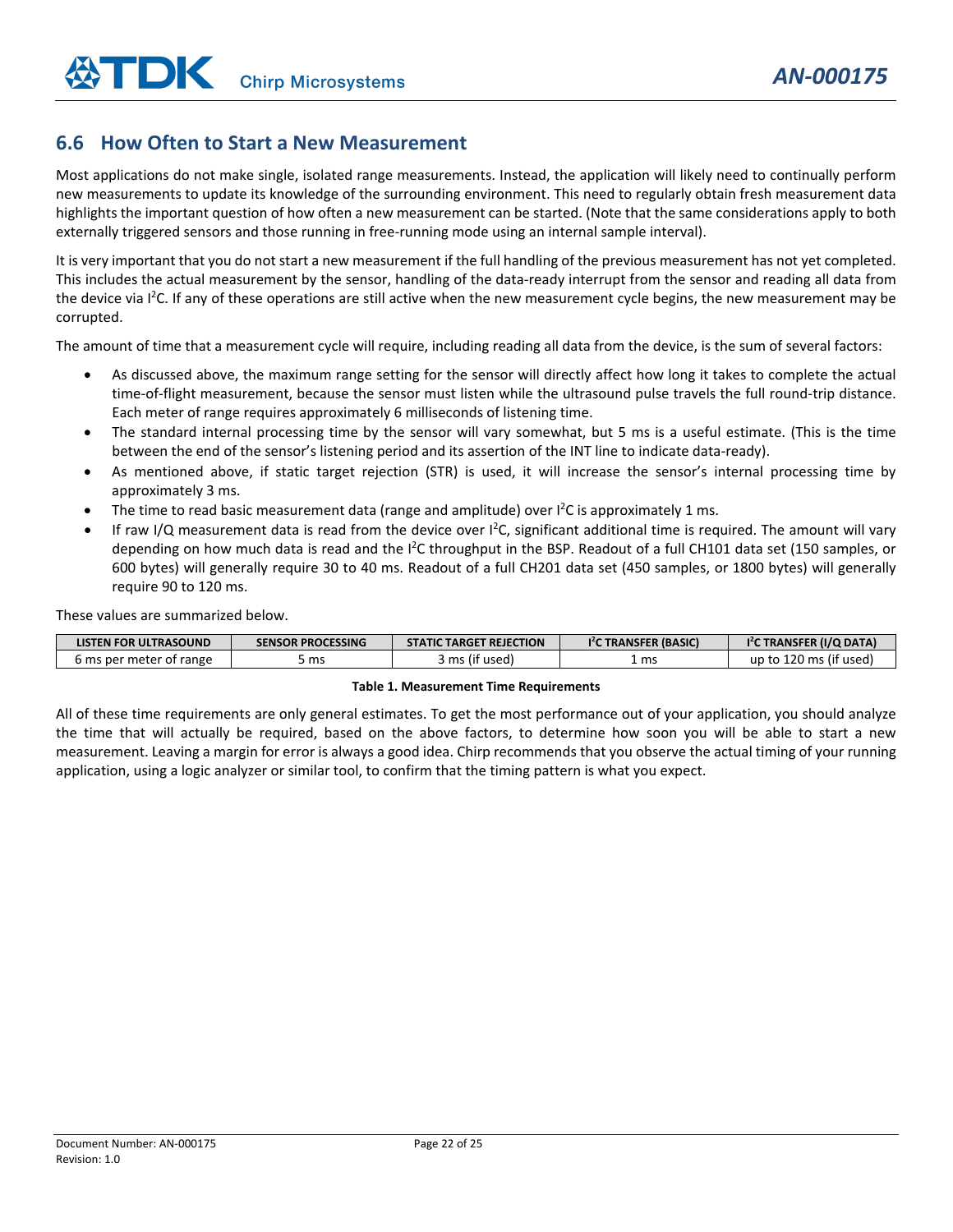# <span id="page-22-0"></span>*7 SENSOR FIRMWARE RELEASES*

One of the key features of the Chirp ultrasonic sensor is its programmability. The full internal sensor operation is defined by sensor firmware that is loaded into the device before it starts to operate.

From time to time, Chirp releases new firmware images for supported sensors. These new versions may add (or remove) features or improve performance. SonicLib is organized to make it easy for you to add these new versions and use them with your application.

# <span id="page-22-1"></span>**7.1 Files**

A sensor firmware release typically consists of three files that must be copied into your SonicLib installation.

- Firmware header file symbol definitions for the new firmware. Includes register set definition (see Sectio[n 7.2\)](#page-22-2).
- Firmware interface source file initialization routine for new firmware, possibly with other support routines.
- Firmware image source file sensor firmware image, with byte values defined as a C integer array.

## <span id="page-22-2"></span>**7.2 Register Set**

The I<sup>2</sup>C register locations in the Chirp sensor are not hardware locations. They are defined solely by the specific sensor firmware being used and are subject to change. The header file included with a sensor firmware release contains the symbolic definitions for the register set for that version. These symbols are used internally by the SonicLib sensor driver.

You may use these definitions for reference, but Chirp strongly discourages you from accessing registers directly in your application to avoid compatibility issues with future releases.

# <span id="page-22-3"></span>**7.3 How to Use a New Firmware Version**

#### **Copy Files**

The three files that typically make up a sensor firmware release must be copied to the same directory tree containing your SonicLib files. The header file is copied to the **inc** directory, and the two .c source files are copied to the **src** directory.

As an example, assume that your SonicLib distribution directory is called **chirpmicro** and you are installing the new "CH101 NewStuff" sensor firmware release. (You will have to substitute the actual filenames from the release you are installing). The release files would be handled like the following:

- **ch101\_newstuff.h** firmware header file copy to **chirpmicro/inc**
- **ch101\_newstuff.c** firmware interface source file copy to **chirpmicro/src**
- **ch101\_newstuff\_fw.c** firmware image source file copy to **chirpmicro/src**

#### **Add Header to soniclib.h**

The **soniclib.h** header file includes all sensor firmware-specific headers, so the header file for the new firmware must be added to its list of headers.

Using the same example names as in the previous section, do the following to add the header for the new release:

- Open **chirpmicro/inc/soniclib.h** in a text editor.
- Near the start of the file, locate the section marked, "Chirp header files for installed sensor firmware packages"
- Add the following line at the end of the list of Chirp firmware header files:

#include "ch101 newstuff.h"

• Save and close the **soniclib.h** file.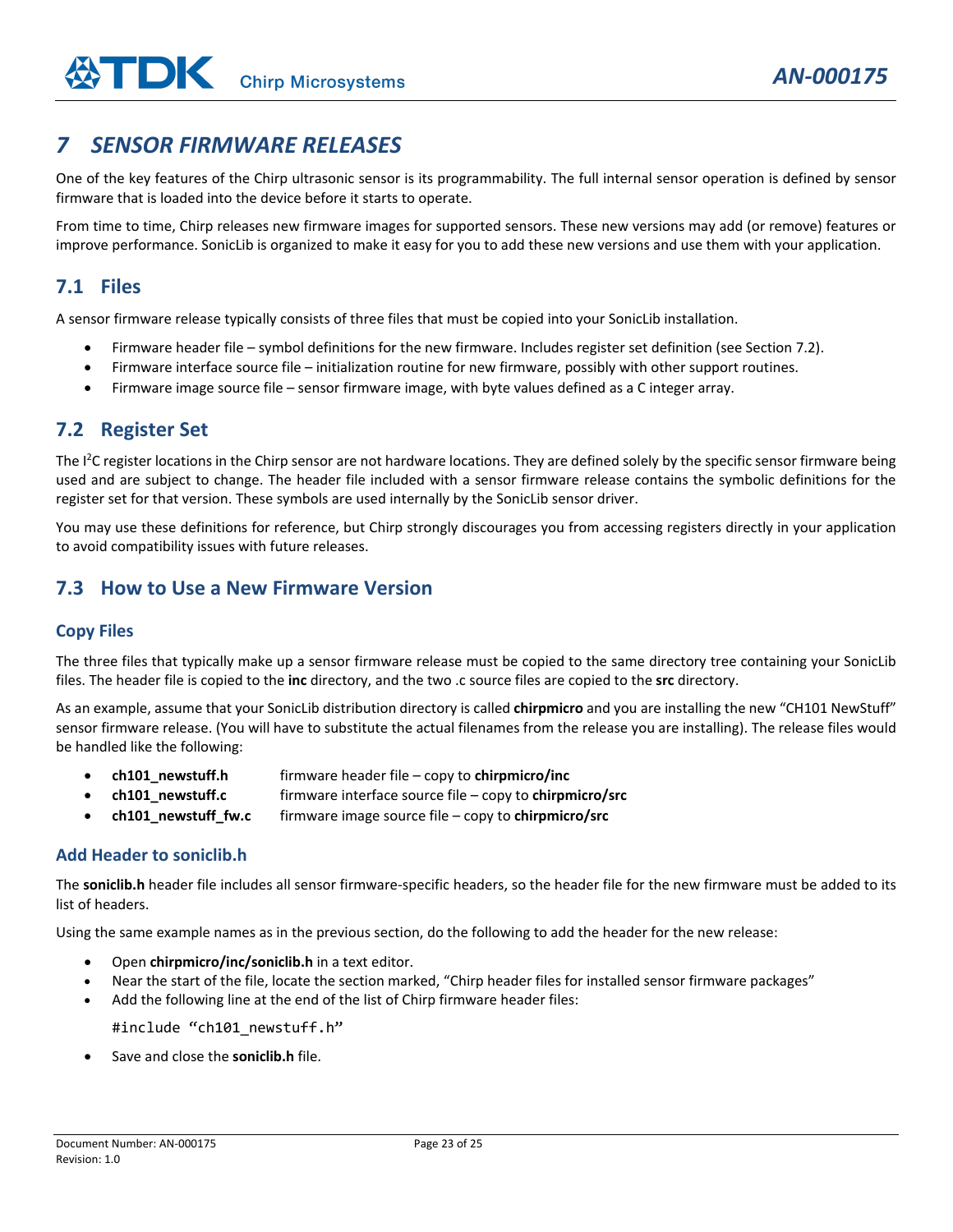#### **Specify the Sensor Firmware Init Routine**

The final step to use the new sensor firmware is to specify its initialization routine during the application's call to *ch\_init()*. The initialization routine name is based on the sensor firmware filename, with " init" added.

So in our example, the firmware initialization routine would be "*ch101\_newstuff\_init()"*, and the call to *ch\_init()* would look something like this:

ch\_init(dev\_ptr, grp\_ptr, dev\_num, ch101\_newstuff\_init);

#### **Add the New Files to the Project Build (if necessary)**

Depending on what development environment you are using, you may need to add the new firmware interface and image files to the set of project files that will be built. Some IDEs (e.g. OpenSTM32 System Workbench) will automatically detect the new files and build them, while others (e.g. Atmel Studio) require the new files to be explicitly added.

Refer to your IDE or toolchain documentation for more information.